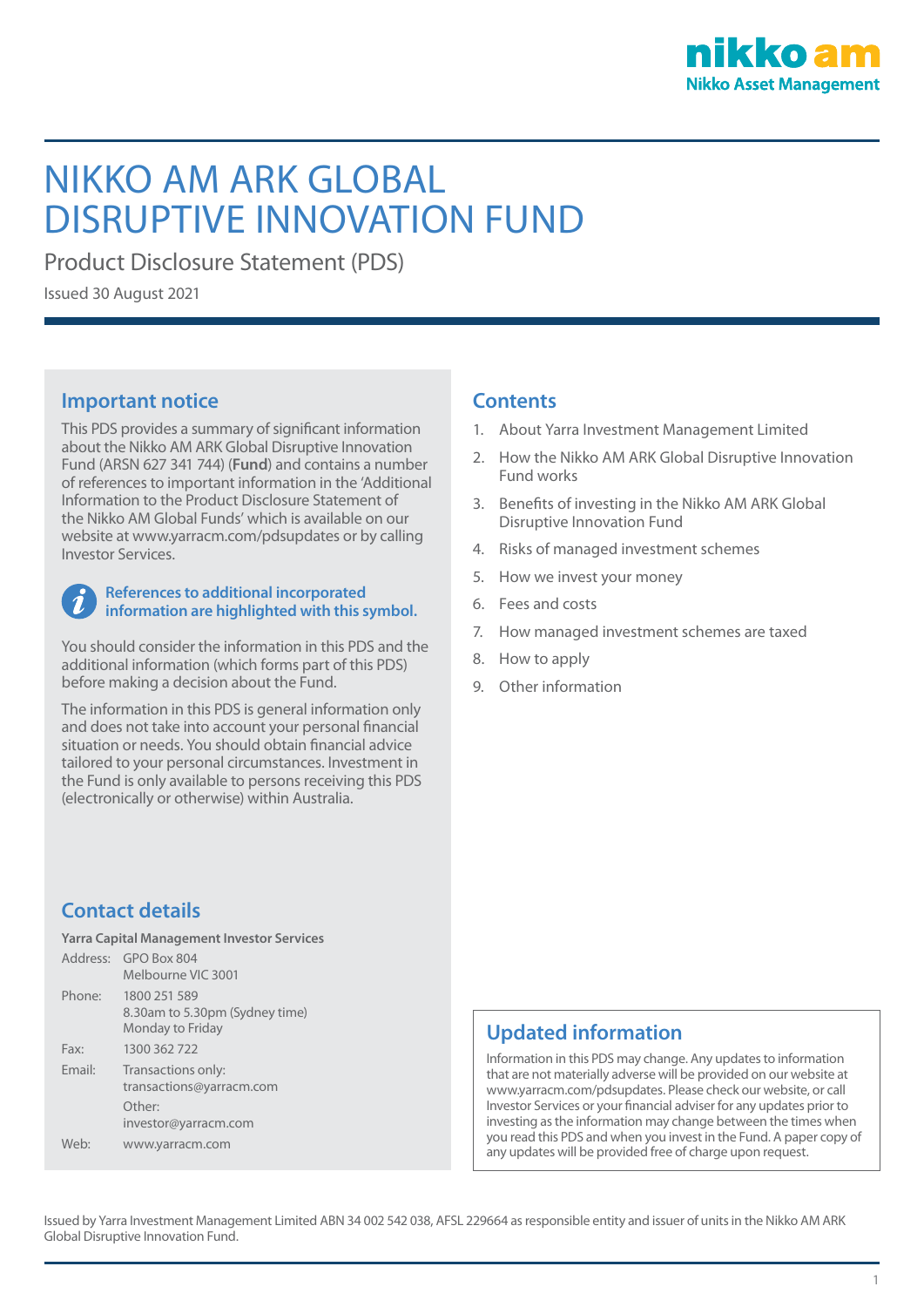# **1. About Yarra Investment Management Limited**

Yarra Investment Management Limited (**YIML**, **we**, **our** or **us**) is the responsible entity of the Nikko AM ARK Global Disruptive Innovation Fund (**Fund**). As responsible entity, we are responsible for ensuring the Fund is managed in accordance with its constitution and its stated investment strategy, and for the day-to-day administration of the Fund.

We have appointed Yarra Capital Management Limited ABN 99 003 376 252, AFSL 237563 (**YCML**), a related company, as the investment manager of the Fund. YCML is responsible for the management of the assets of the Fund including selecting assets, and/or investment vehicles and appointing other managers to manage some or all of the Fund's assets.

YIML and YCML are part of the Yarra Capital Management Group (**Yarra Group**). The Yarra Group has approximately AUD 22 billion in funds under management as at 30 June 2021.

Neither YIML, YCML nor any member of the Yarra Group guarantees the performance of the Fund or the repayment of capital from the Fund or any particular rate of return.

# **2. How the Nikko AM ARK Global Disruptive Innovation Fund works**

The Fund is a registered managed investment scheme in which amounts invested by investors are pooled and invested in the manner described in Section 5 'How we invest your money'.

Investors are issued units that represent their beneficial interest in the assets of the Fund as a whole. Investors do not have an entitlement to any particular asset of the Fund. The terms of the units, including an investor's rights and obligations, are set out in this PDS, the 'Additional Information to the Product Disclosure Statement of the Nikko AM Global Funds' (**AIB**) and the Fund's constitution (a copy of which is available to you on request).

The Fund substantially invests in shares in the Nikko AM ARK Disruptive Innovation Fund (**Underlying Fund**), a sub-fund of the Nikko AM Global Umbrella Fund, an open-ended investment company (**Company**) established under Luxembourg law as a 'société d'investissement à capital variable' (**SICAV**).

The Underlying Fund is registered under Part I of the Luxembourg law of 17 December 2010 relating to Undertakings for Collective Investment in Transferable Securities, as amended (commonly known as **UCITS**).

The Company, as a UCITS, operates specific portfolios as sub-funds and each sub-fund is distinguished by a specific investment policy, represented by one or more share classes. The share class of the Underlying Fund in which the Fund substantially invests is the Nikko AM ARK Disruptive Innovation Fund – Class U denominated in Australian Dollars. The Fund is considered a shareholder of the Underlying Fund.

The Company's management company is Nikko Asset Management Luxembourg S.A., which is part of the Nikko AM Group.

Nikko Asset Management Americas Inc (**NAM Americas**), a company within the Nikko AM Group, is the investment manager for the Underlying Fund. NAM Americas is sub-advised by ARK Investment Management LLC, a strategic partner of the Nikko AM Group.

YCML, NAM Americas and ARK Investment Management LLC have consented to the statements made by or about YCML, NAM Americas and ARK Investment Management LLC in this PDS in the form and context in which they are included and have not withdrawn that consent prior to the issue of this PDS.

### Unit pricing

A unit price is usually calculated each Business Day by dividing the total net value of the Fund's assets by the number of units on issue in the Fund, rounded to four decimal places. The net asset value of the Fund is defined as the total value of the Fund's assets less all liabilities of the Fund at the applicable time (excluding amounts required to fund liabilities for unitholder withdrawals).

The Fund's assets are valued in accordance with the Fund's constitution, based on market values. Unit prices will vary as the market value of the Fund's assets rises or falls. The most recent unit prices are available at www.yarracm.com/daily-reports

An allowance for costs incurred in buying and selling Fund assets will be added to, or subtracted from, the Fund's unit price in determining a purchase price and a redemption price per unit. The difference between the purchase price and the redemption price is known as the buy/sell spread.

When you invest in the Fund you will be issued units based on the purchase price. When you withdraw from the Fund your units will be redeemed at the redemption price. We maintain a Unit Pricing Discretions Policy regarding how we will exercise the discretions reserved to us in the Fund's constitution in relation to the calculation of the purchase price and redemption price. A copy of this policy is available from us at no charge on request.

### Investing

To invest in the Fund, you will need to complete an application. Please see Section 8 'How to apply' for more information on how to apply.

You can add to your investment at any time by completing and sending us an **additional investment form**, together with your investment amount. You can also make regular monthly investments using the Regular Savings Plan (**RSP**).

The following minimum investment amounts apply:

- • Minimum initial investment: \$10,000 Minimum additional investments
- Minimum monthly RSP investment:  $\frac{1}{250}$

We may accept lower amounts at our discretion and reserve the right not to accept an application to invest for any reason.

The number of units issued to you when you make an investment will be calculated by dividing the amount you invest, less any contribution fee (if applicable), by the applicable purchase price.

The cut-off time for receiving applications is 2pm Sydney time on a Business Day. Completed applications received before or on the cut-off time will generally be processed using the purchase price calculated as at the close of business on that day.

Applications received after this time, or on a non-Business Day, will be taken to have been received before the cut-off time on the next Business Day and will be processed on that day. Confirmation of an investment will generally be issued to you within five Business Days of the application being processed.

Application monies will be held in a trust account until units are issued. The trust account is a non-interest bearing account.

We cannot accept investments from third parties (e.g. from an account that is not in your name).

### **Withdrawing**

You can withdraw all or part of your investment by completing a **redemption request form** and submitting it to us by mail, fax or scan to email. Forms are available at www.yarracm.com/forms or on request from Investor Services.

**The minimum withdrawal amount is \$1,000.** However, should your request for a withdrawal result in your balance falling below \$10,000, we reserve the right to redeem your balance in the Fund in full and have it paid to you, less any applicable fees.

Withdrawal requests received before or on 2pm Sydney time on a Business Day will generally be processed using the withdrawal price calculated as at the close of business on that day. Withdrawal requests received after this time, or on a non-Business Day, will generally be processed using the withdrawal price applicable for the next Business Day.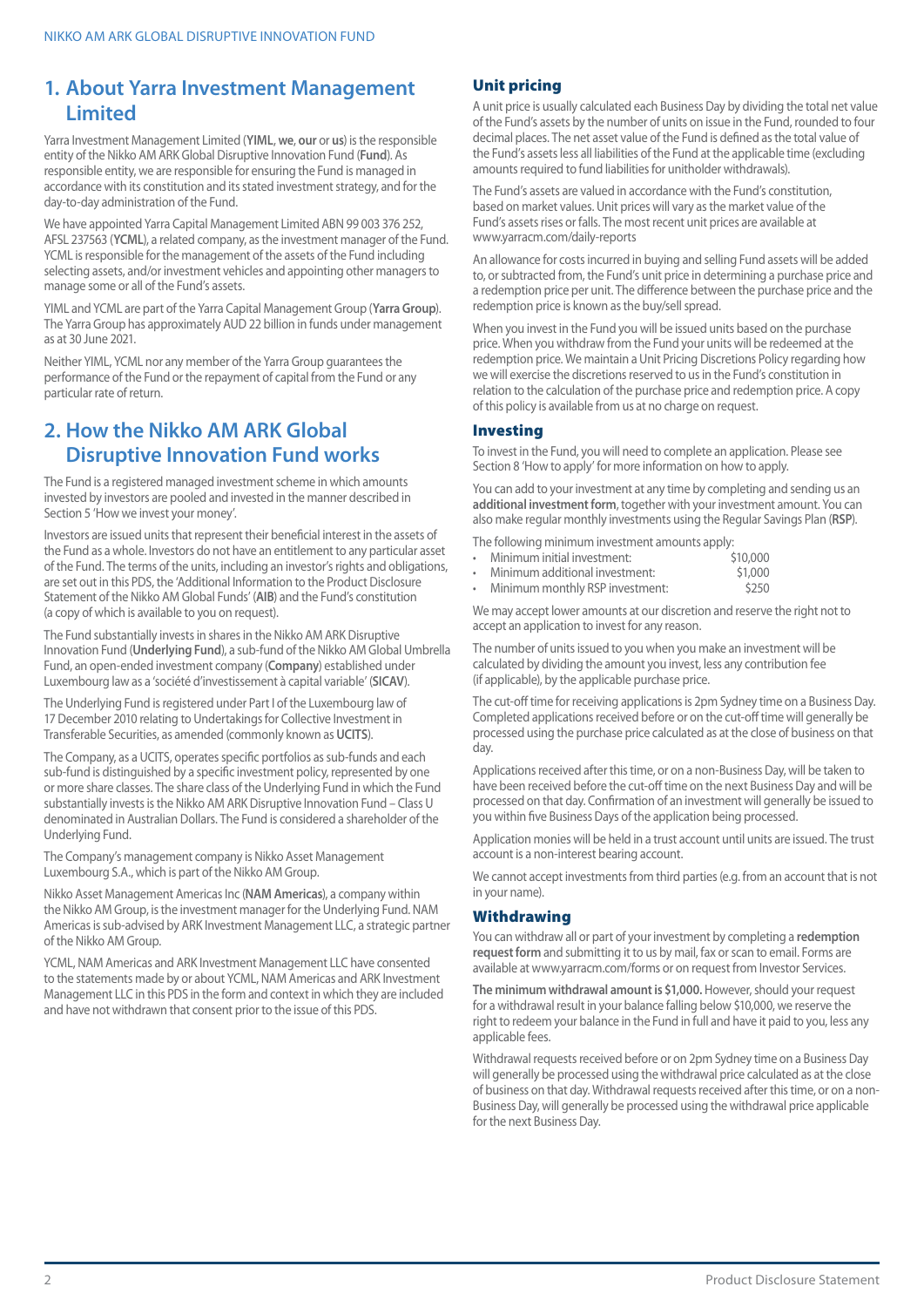Withdrawal proceeds are usually paid within ten Business Days of receiving your withdrawal request, although the Fund's constitution allows up to 180 days to process withdrawal requests and 21 days to pay the proceeds thereafter. The withdrawal proceeds are paid to your nominated Australian bank account. Payment of withdrawal proceeds cannot be paid to a third party. Withdrawal proceeds are paid into a trust account before being paid to you. The trust account is a non-interest bearing account.

### Restrictions on withdrawals

In some circumstances, your ability to withdraw from the Fund is restricted and you may not be able to withdraw your investment within the usual period. For example, we may delay or suspend redemptions if we believe that it is in the best interests of investors as a whole or where the Fund becomes illiquid under the *Corporations Act 2001* (Cth) (**Corporations Act**). In general terms a fund is illiquid if it has less than 80% liquid assets, that is, cash and marketable securities. If a fund becomes 'illiquid', withdrawal procedures specified in the Corporations Act apply. A redemption request lodged during the period of suspension (other than where the Fund is illiquid) is deemed received immediately after the end of the period of suspension. Following any period of suspension of redemptions, we will pay withdrawal proceeds within 21 days of the date on which the suspension ends.

You should read the important information about adding to your investment and withdrawing from your investment before making a decision. Go to 'Additional Information to the Product Disclosure Statement of the Nikko AM Global Funds' at www.yarracm.com/pdsupdates

The material relating to investing and withdrawing may change between the time when you read this PDS and the day when you acquire the product.

### Distributions

The Fund's constitution provides for distributions to be calculated annually. Due to the capital growth style of this Fund we expect annual income distributions to be minimal or nil at times.

The distribution amount will vary between distribution periods and is not guaranteed. There may be times when a distribution is not made by the Fund and times when a 'special' distribution is required outside the usual distribution periods. If available, net income and realised net capital gains generated by the Fund will be distributed to investors annually, usually within 10 to 15 Business Days following 30 June.

The Fund's unit price will generally fall immediately following the end of a distribution period reflecting the amount of income and capital gains paid from the Fund, which reduces the Fund's assets.

The amount you receive for each distribution period will depend on the number of units you hold at the end of a distribution period and the amount per unit to be distributed by the Fund. If you invest just before a distribution period you may receive some of your investment back as income.

You can choose to have your distributions reinvested in additional units in the Fund or paid directly into your nominated Australian financial institution account. If you do not make a choice we will automatically reinvest your distributions in additional units.

Distributions are paid into a trust account before being paid to you. The trust account is a non-interest bearing account.

Distributions are normally calculated as at the last Business Day of the distribution period. Units issued on reinvestment of a distribution are normally issued at the unit price effective the last Business Day of the distribution period.

You may alter your instruction to receive or reinvest distributions by completing a **change of distribution preference form** available at www.yarracm.com/forms or on request from Investor Services. Requests to change your instructions must be received at least five Business Days prior to the end of a distribution period to be effective for that distribution period.

#### **Unclaimed distributions**

Where, within a reasonable period of time, we are unable to successfully credit your nominated bank account or distribution cheques are unpresented, or returned and we are unable to contact you, we may reinvest your distribution proceeds in additional units in the Fund at the applicable purchase price on the day when the monies are returned to the Fund. In that event, we will change your distribution election to reinvest until you notify us otherwise. Unclaimed distributions are held in a non-interest bearing trust account, therefore you will not receive any interest or income on your distribution pending reinvestment.

#### Indirect investors

We authorise the use of this PDS for investors who wish to invest in the Fund indirectly through an investor directed portfolio service, investor directed portfolio service-like scheme or a nominee or custody service (collectively referred to as an **IDPS**).

If you invest in the Fund through an IDPS, you do not become a unitholder in the Fund and therefore do not have the rights of a unitholder. The IDPS operator becomes a unitholder and acquires these rights and may exercise these rights as it sees fit. You do not need to complete any of our forms when investing through an IDPS.

Please note that the IDPS operator may also apply different conditions to those outlined in this PDS, including different cut-off and processing times for applications and withdrawals and different time frames for payment of distributions and sending reports and notices to you.

# **3. Benefits of investing in the Nikko AM ARK Global Disruptive Innovation Fund**

### Significant features

Disruptive innovation is caused by the introduction of new technologically enabled products or services that permanently change an industry or economic sector by providing greater simplicity, accuracy, customisation and accessibility while driving down costs.

The Nikko AM ARK Global Disruptive Innovation Fund provides exposure to global equities that are relevant to the investment theme of disruptive innovation through the Underlying Fund.

### Significant benefits

Benefits of investing in the Fund include:

- access to a global equity portfolio that provides thematic exposure to disruptive innovation across a number of sectors, economies, geographies and companies
- access to early-stage and emerging companies through listed global equity markets, which offer high growth potential without the high costs and illiquidity typically associated with similar investments accessed via venture capital funds
- access to investment opportunities and markets that may not be accessible to individual investors
- access to an established team with significant experience in managing disruptive innovation portfolios
- the potential for long-term capital growth created by disruptive innovation
- the option to make regular investments with a Regular Savings Plan
- regular investment statements and an annual tax statement to keep you up-to-date on your investments
- a customer service team to assist with your queries about the Fund and your investment
- online access to up-to-date information about your investment.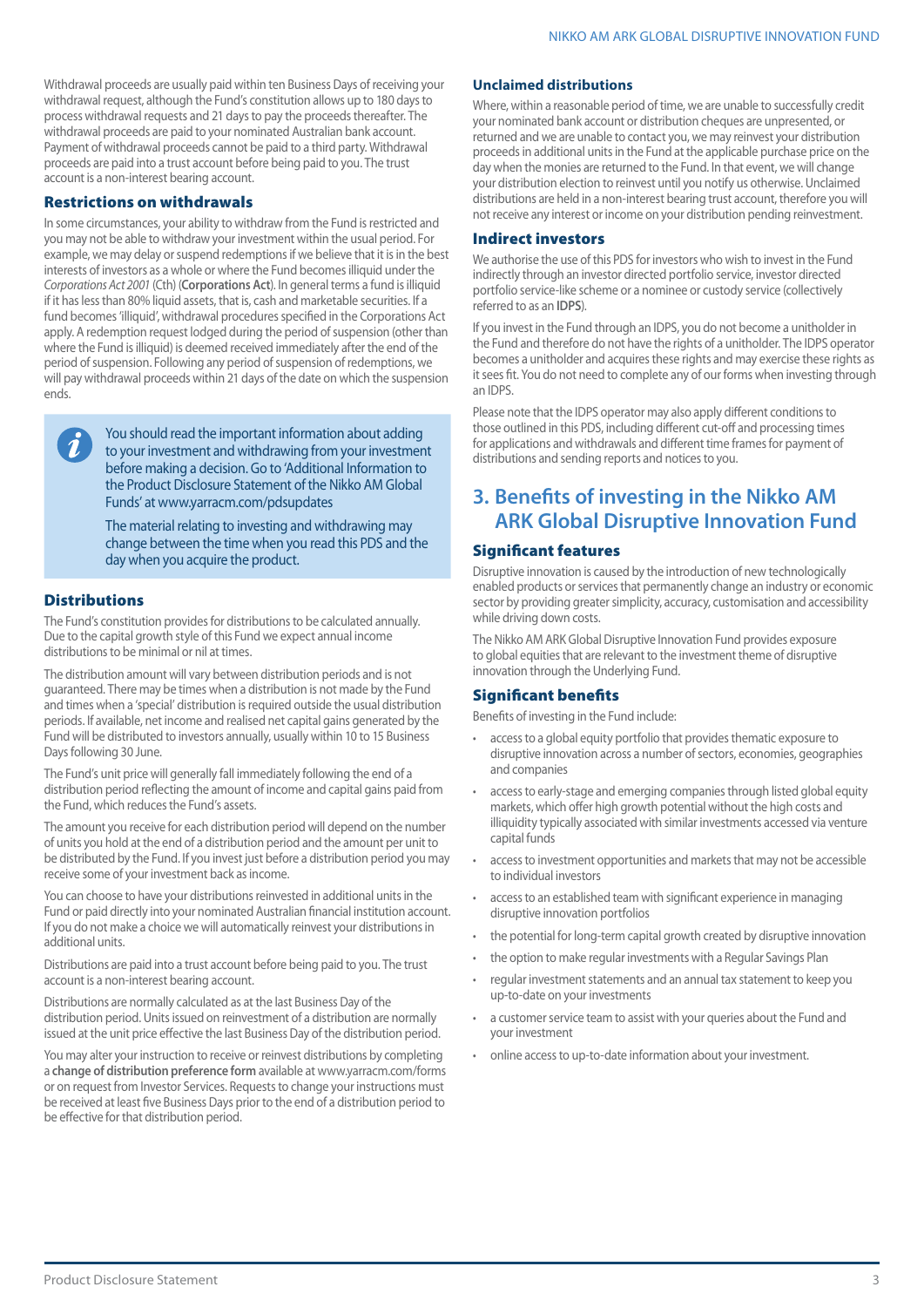# **4. Risks of managed investment schemes**

All investments carry risk. Different strategies may carry different levels of risk, depending on the assets that make up the strategy. The level of risk may be different for different types of funds depending on the underlying assets held in accordance with a fund's investment strategy. In general, assets with the highest long-term returns may also carry the highest level of short-term risk.

The significant risks associated with investing in the Fund are summarised below, but these risks are not exhaustive and there would be other risks that may adversely affect the Fund:

- **Counterparty risk:** The Fund has exposure to a number of counterparties including issuers or guarantors of a security, brokers, clearing parties, the custodian and administrator (including the Underlying Fund's counterparties). This is the risk that a counterparty may fail to perform or meet its contractual obligations (either in whole or in part) resulting in loss for the Fund.
- **Currency risk:** The Fund predominantly has exposure to investments denominated in currencies other than Australian dollars. This is the risk that fluctuations in exchange rates between the Australian dollar and foreign currencies may impact performance of the Fund (for example, a rise in the Australian dollar relative to a foreign currency may negatively impact investment values and returns).
- **Cyber security risk:** This is the risk of fraud, business disruption, data loss or damage to the information of the Fund or to investors' personal information as a result of a threat or failure to protect the information or personal data stored within the IT systems and networks of the Yarra Group or other service providers (including agents and counterparties). This may result in a disruption of services, including our ability to process application and redemption requests.
- **Emerging market risk:** The Fund may have exposure to emerging markets. Investments in emerging markets are generally considered riskier than developed markets due to factors such as lower liquidity, greater political and economic uncertainties, increased likelihood of government intervention and generally less developed regulatory environments. As such, investments in foreign markets may experience higher asset price volatility and may face higher currency, default and liquidity risks.
- **Fund risk:** These are risks specific to the Fund and include the risk that the Fund could terminate and that the fees and expenses payable could change. There is also a risk that investing in the Fund may give different results than holding the underlying assets directly because of income or capital gains accrued in the Fund and the consequences of investments and withdrawals by other investors in the Fund.
- **Global investment risk:** The Fund has exposure to shares or derivative instruments issued in foreign markets and economies. Differences in macroeconomic factors, foreign exchange control regulations, foreign government policy and regulations including tax laws, securities trading and settlement procedures can impact on the value of the Fund's investment.
- **Interest rate risk:** This is the risk that the capital value or income of a security may be adversely (both directly and indirectly) affected when interest rates rise or fall which may negatively impact the vale of the Fund or Fund returns.
- **Investment manager risk:** This is the risk that the investment manager's, sub-manager's and sub-adviser's investment approach or strategy may not achieve the performance objectives or produce returns that are positive. The investment manager, sub-manager and sub-adviser may change their investment strategies and internal trading guidelines over time, and there is no guarantee that such changes would produce positive results. Changes in key personnel may also impact on the investment returns of the Fund.
- **Liquidity risk:** This is the risk that an asset may not be able to be sold within a timely manner and at a fair price, potentially resulting in delays in processing a withdrawal request, or even the suspension of redemptions. Under abnormal or difficult market conditions, some normally liquid assets may become illiquid, restricting our ability to sell them and to make withdrawal payments for investors without a potentially significant delay.
- **Market risk:** Investment performance is influenced by the performance of the market as a whole (both within Australia and globally). Accordingly, changes in economic conditions, market volatility and sentiment, technology, politics, legal and regulatory policy can directly or indirectly influence the value of the Fund.
- **Regulatory and legal risk:** The Fund is subject to Australian laws and regulations. This is the risk that governments or regulators may introduce or implement laws and regulations that may affect the management and performance of the Fund.
- **Sector specific risk:** This is the risk that the value of the investments in the Underlying Fund may be impacted by factors related to a specific sector. These factors could include increased or changes to government regulations for a specific sector, rapid product development, competition or economic conditions.
- **Security risk:** This is the risk that the shares held by the Underlying Fund can fall in value for many reasons, including inflation, changes in internal operations or management, or changes in the business environment of the company to which the Fund has investment exposure.
- **Underlying Fund risk:** The Fund substantially invests in the Underlying Fund and is subject to the terms and conditions including the risks of the Underlying Fund. The investment performance of the Fund is affected by the investment performance of the Underlying Fund. Changes to the Underlying Fund may also have an impact on the Fund.

There is no guarantee that the Fund will achieve its performance objective or produce results that are positive.

It is important for you to carefully consider the risks of investing in the Fund and to understand that:

- the value of your investment may go up and down
- investment returns may vary and future returns may differ from past returns
- returns are not guaranteed and you may lose some or all of the money you invest
- laws affecting managed investment schemes may change in the future.

The level of risk you are willing to accept will depend on a range of factors including your age, investment time frame, where other parts of your wealth are invested and your overall tolerance to risk.

We recommend you seek professional advice on the appropriateness of this investment before making any investment decision.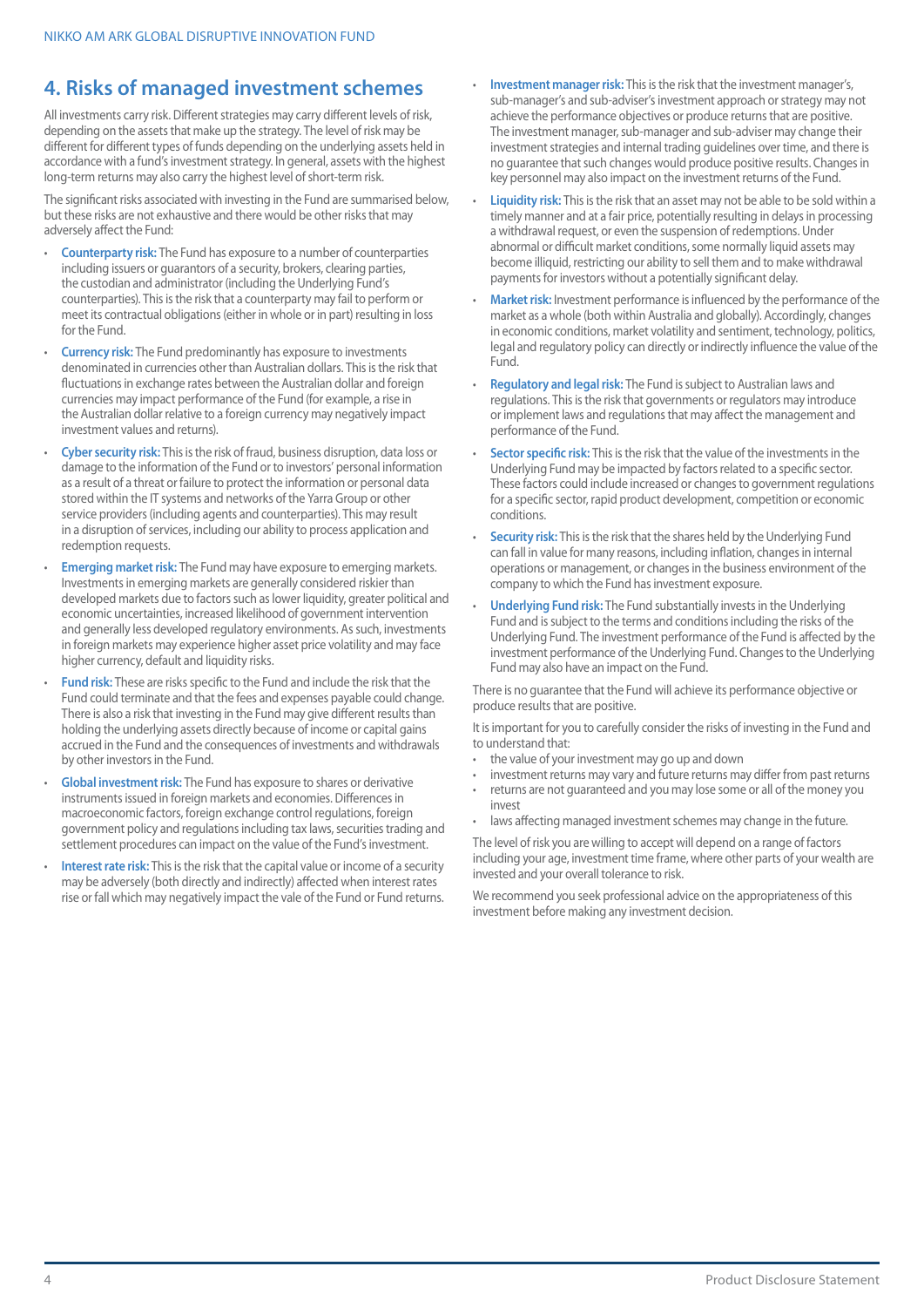# **5. How we invest your money**

The following table provides an overview of the Fund's return objective and investment strategy.

Warning: You should consider the likely investment return and risk of the Fund and your investment time frame when deciding whether to invest **in the Fund.**

|                                                                          | NIKKO AM ARK GLOBAL DISRUPTIVE INNOVATION FUND (APIR NIK1854AU)                                                                                                                                                                                                                                                                                                                                                                                                                                                                                                                                                                                                          |  |  |  |  |  |  |  |  |  |  |  |
|--------------------------------------------------------------------------|--------------------------------------------------------------------------------------------------------------------------------------------------------------------------------------------------------------------------------------------------------------------------------------------------------------------------------------------------------------------------------------------------------------------------------------------------------------------------------------------------------------------------------------------------------------------------------------------------------------------------------------------------------------------------|--|--|--|--|--|--|--|--|--|--|--|
| <b>Fund inception</b>                                                    | August 2018                                                                                                                                                                                                                                                                                                                                                                                                                                                                                                                                                                                                                                                              |  |  |  |  |  |  |  |  |  |  |  |
| <b>Fund description</b>                                                  | Disruptive innovation is caused by the introduction of new technologically enabled products or services that permanently<br>change an industry or economic sector by providing greater simplicity, accuracy, customisation and accessibility while driving<br>down costs.                                                                                                                                                                                                                                                                                                                                                                                                |  |  |  |  |  |  |  |  |  |  |  |
|                                                                          | The Nikko AM ARK Global Disruptive Innovation Fund provides exposure to global equities that are relevant to the investment<br>theme of disruptive innovation through the Underlying Fund. The Fund provides access to a global equity portfolio that offers<br>thematic exposure to disruptive innovation across a number of sectors, economies, geographies and companies. This includes<br>access to early-stage and emerging companies through listed global equity markets, which offer high growth potential without<br>the high costs and illiquidity typically associated with similar investments accessed via venture capital funds.                           |  |  |  |  |  |  |  |  |  |  |  |
|                                                                          | The Fund is designed for investors who seek a global equity portfolio that provides long-term capital growth via exposure to<br>disruptive innovation, but who accept the risk of significant price fluctuations.                                                                                                                                                                                                                                                                                                                                                                                                                                                        |  |  |  |  |  |  |  |  |  |  |  |
|                                                                          | Both the Fund's and Underlying Fund's investment strategy do not permit derivatives to be used for speculative or gearing<br>purposes.                                                                                                                                                                                                                                                                                                                                                                                                                                                                                                                                   |  |  |  |  |  |  |  |  |  |  |  |
| Investment return objective                                              | The Fund aims to achieve a target average total return (before fees, expenses and taxes) of 10% to 15% per annum over a rolling<br>five year period.                                                                                                                                                                                                                                                                                                                                                                                                                                                                                                                     |  |  |  |  |  |  |  |  |  |  |  |
| <b>Strategic asset</b><br>allocation                                     | Asset class<br><b>Target allocation</b><br>Target range<br>Global equities (unhedged)<br>$90 - 100\%$<br>98%<br>Cash<br>$0 - 10%$<br>2%                                                                                                                                                                                                                                                                                                                                                                                                                                                                                                                                  |  |  |  |  |  |  |  |  |  |  |  |
|                                                                          | Investments may be made directly or indirectly through other investment vehicles.                                                                                                                                                                                                                                                                                                                                                                                                                                                                                                                                                                                        |  |  |  |  |  |  |  |  |  |  |  |
| <b>Suggested minimum</b>                                                 | 7+ years                                                                                                                                                                                                                                                                                                                                                                                                                                                                                                                                                                                                                                                                 |  |  |  |  |  |  |  |  |  |  |  |
| investment time frame                                                    | Please note, this is a guide only, not a recommendation.                                                                                                                                                                                                                                                                                                                                                                                                                                                                                                                                                                                                                 |  |  |  |  |  |  |  |  |  |  |  |
| <b>Risk level</b>                                                        | Very High                                                                                                                                                                                                                                                                                                                                                                                                                                                                                                                                                                                                                                                                |  |  |  |  |  |  |  |  |  |  |  |
|                                                                          | The likelihood of the value of your investment going down over the short-term is high compared to investments in funds<br>investing in other types of assets such as fixed interest or cash. See Section 4 'Risks of managed investment schemes' for further<br>information.                                                                                                                                                                                                                                                                                                                                                                                             |  |  |  |  |  |  |  |  |  |  |  |
| Labour standards,<br>environmental, social and<br>ethical considerations | We have appointed YCML as the investment manager of the Fund. YCML does not take labour standards, environmental, social<br>and governance (ESG) considerations into account when selecting investment vehicles and appointing other managers. The<br>investment manager for the Underlying Fund, in conjunction with the sub-adviser, takes ESG and ethical considerations into<br>account when selecting, retaining or realising investments. ESG and ethical issues are assessed on a case-by-case basis with an<br>emphasis on the relevance to the value of an investment. The Nikko AM Group is a signatory to the Principles for Responsible<br>Investment (PRI). |  |  |  |  |  |  |  |  |  |  |  |
| Up-to-date information                                                   | For up-to-date performance, Fund size and asset allocation details please refer to the Fund's Monthly Fund Update at<br>www.yarracm.com or contact Investor Services.                                                                                                                                                                                                                                                                                                                                                                                                                                                                                                    |  |  |  |  |  |  |  |  |  |  |  |
| <b>Changes to the Fund</b>                                               | We have the right to close or terminate the Fund and change the Fund's investment return objective, asset classes and asset<br>allocation ranges and currency strategy (if any). We will inform investors of any material change to the Fund's details in their next<br>regular communication or as otherwise required by law.                                                                                                                                                                                                                                                                                                                                           |  |  |  |  |  |  |  |  |  |  |  |
| <b>Switches</b>                                                          | Switches are not permitted in this Fund.                                                                                                                                                                                                                                                                                                                                                                                                                                                                                                                                                                                                                                 |  |  |  |  |  |  |  |  |  |  |  |
|                                                                          |                                                                                                                                                                                                                                                                                                                                                                                                                                                                                                                                                                                                                                                                          |  |  |  |  |  |  |  |  |  |  |  |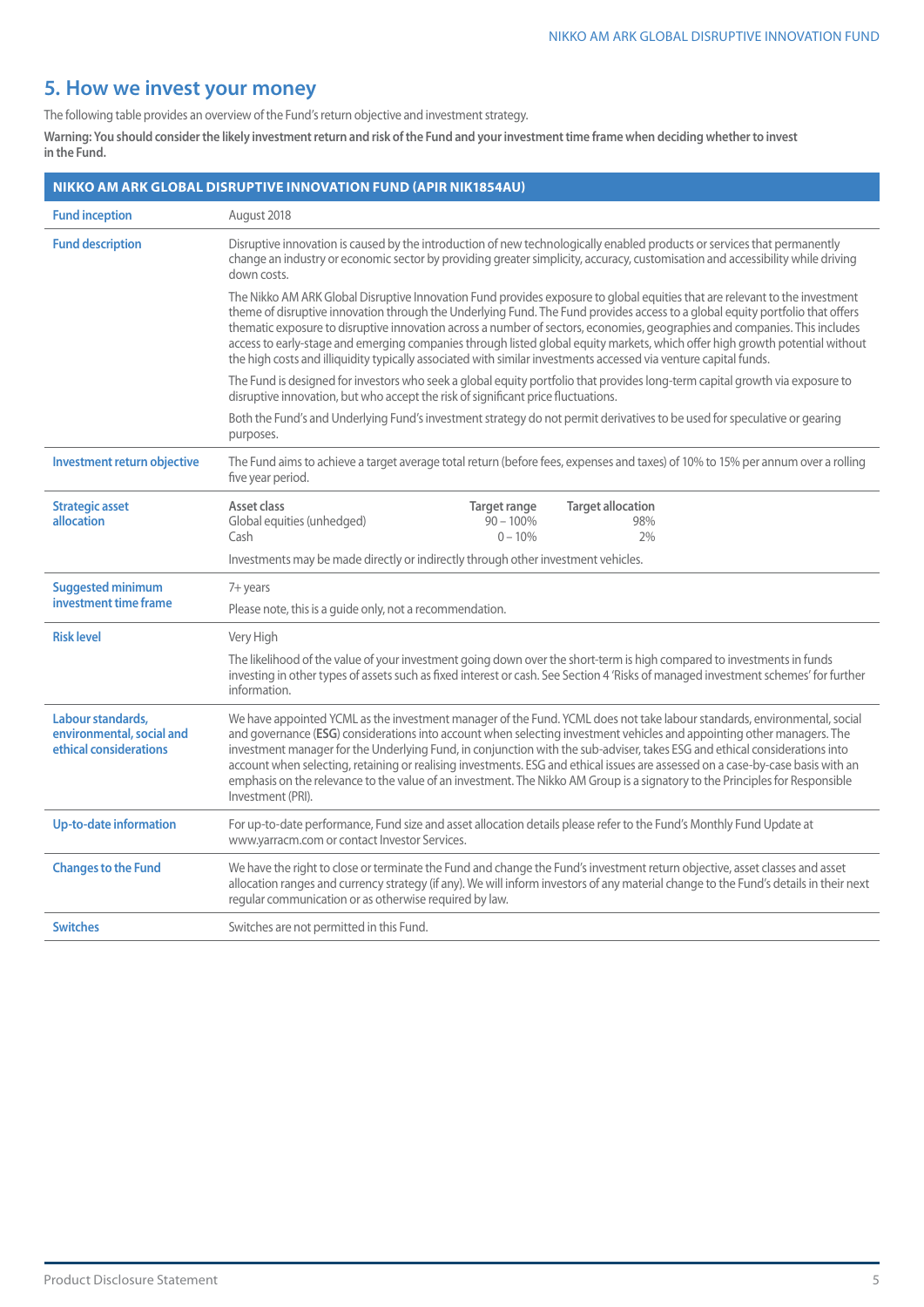# **6. Fees and costs**

### **DID YOU KNOW?**

Small differences in both investment performance and fees and costs can have a substantial impact on your long-term returns.

For example, total annual fees and costs of 2% of your account balance rather than 1% could reduce your final return by up to 20% over a 30-year period (for example, reduce it from \$100,000 to \$80,000).

You should consider whether features such as superior investment performance or the provision of better member services justify higher fees and costs.

You may be able to negotiate to pay lower fees. Ask the Fund or your financial adviser.

### **TO FIND OUT MORE**

If you would like to find out more, or see the impact of the fees based on your own circumstances, the **Australian Securities and Investments Commission** (**ASIC**) Moneysmart website (www.moneysmart.gov.au) has a managed funds fee calculator to help you check out different fee options.

This section shows fees and other costs that you may be charged. These fees and costs may be paid directly from your account, deducted from the returns of your investment, or deducted from the assets of the managed investment scheme as a whole. The information in the Fees and costs summary can be used to compare costs between different simple managed investment schemes.

Taxes are set out in Section 7 'How managed investment schemes are taxed'.

You should read all the information about fees and costs because it is important to understand their impact on your investment.

ASIC provides a calculator on its Moneysmart website (www.moneysmart.gov.au) that you can use to calculate the effect of fees and costs on account balances.

### Fees and costs summary

| <b>NIKKO AM ARK GLOBAL DISRUPTIVE INNOVATION FUND</b>                                                                                |                                                        |                                                                                                                                                          |
|--------------------------------------------------------------------------------------------------------------------------------------|--------------------------------------------------------|----------------------------------------------------------------------------------------------------------------------------------------------------------|
| Type of fee or cost <sup>1</sup>                                                                                                     | Amount <sup>5</sup>                                    | How and when paid <sup>5</sup>                                                                                                                           |
| <b>Ongoing annual fees and costs</b>                                                                                                 |                                                        |                                                                                                                                                          |
| Management fees and costs <sup>2,3</sup><br>The fees and costs for managing your investment                                          | 1.35% p.a. of the net<br>asset value of the<br>Fund    | The management fees are calculated and accrued daily and are<br>paid monthly in arrears from the Fund's assets (and are reflected<br>in the unit price). |
| Performance fees<br>Amounts deducted from your investment in relation<br>to the performance of the product                           | N/A                                                    | N/A                                                                                                                                                      |
| Transaction costs <sup>3</sup><br>The costs incurred by the scheme when buying or<br>selling assets                                  | $0.00\%$ p.a. of the net<br>asset value of the<br>Fund | Transaction costs incurred are deducted from the assets of the<br>Fund as and when they are incurred.                                                    |
| Member activity related fees and costs (fees for services or when your money moves in or out of the product)                         |                                                        |                                                                                                                                                          |
| Establishment fee<br>The fee to open your investment                                                                                 | N/A                                                    | N/A                                                                                                                                                      |
| <b>Contribution fee</b><br>The fee on each amount contributed to your investment                                                     | N/A                                                    | N/A                                                                                                                                                      |
| Buy/sell spread <sup>3</sup><br>An amount deducted from your investment representing costs<br>incurred in transactions by the scheme | $+0.25\%$ / $-0.25\%$                                  | The buy/sell spread is paid when you make an application or<br>redemption to the Fund.                                                                   |
| Withdrawal fee<br>The fee on each amount you take out of your investment                                                             | N/A                                                    | N/A                                                                                                                                                      |
| Exit fee<br>The fee to close your investment                                                                                         | N/A                                                    | N/A                                                                                                                                                      |
| Switching fee <sup>4</sup><br>The fee for changing investment options                                                                | N/A                                                    | N/A                                                                                                                                                      |

1. In this section, fees and costs include Goods and Services Tax (**GST**) less any reduced input tax credits (**RITC**) where applicable.

If the GST and/or RITC rates change, the Fund's constitution permits us to recover any additional amount from the assets of the Fund.

2. The amount of this fee may be negotiated. Please refer to the 'Differential fees' section in the 'Additional Information to the Product Disclosure Statement of the Nikko AM Global Funds' for more information.

3. For more information on what this fee comprises, please refer to the 'Additional explanation of fees and costs' on the following page.

4. Switches are not permitted in this Fund.

5. 'N/A' means that there is no entitlement for us to charge such a fee.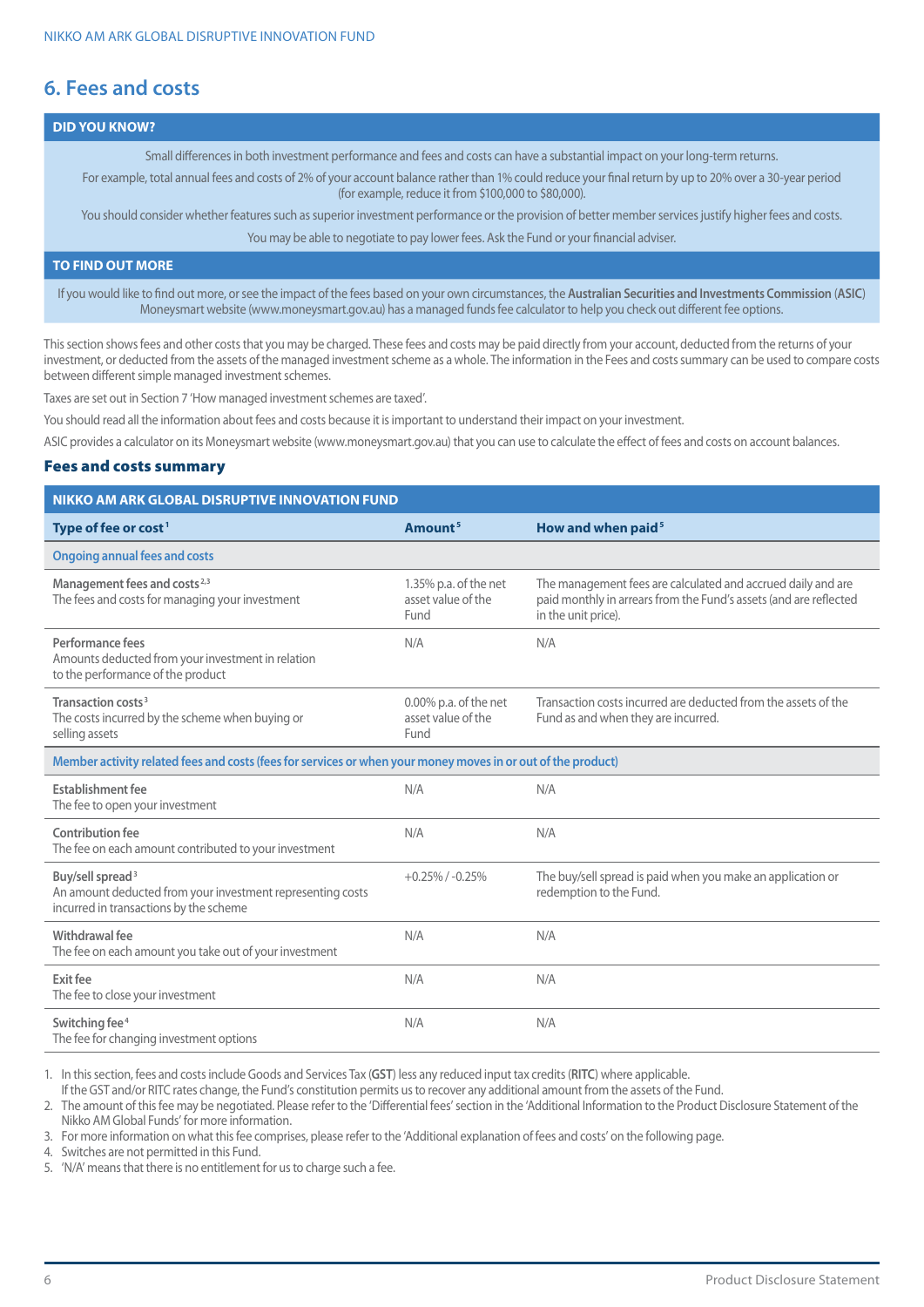### Example of annual fees and costs for the Fund

This table gives an example of how the ongoing annual fees and costs in the Fund can affect your investment over a one-year period.

You should use this table to compare this product with other products offered by managed investment schemes.

| <b>EXAMPLE</b><br>Nikko AM ARK Global<br><b>Disruptive Innovation Fund</b>  |               | <b>BALANCE OF \$50,000 WITH</b><br>A CONTRIBUTION OF \$5,000<br><b>DURING THE YEAR</b>                                                                                    |
|-----------------------------------------------------------------------------|---------------|---------------------------------------------------------------------------------------------------------------------------------------------------------------------------|
| Contribution fees                                                           | N/A           | For every additional \$5,000 you put in,<br>you will be charged \$0.                                                                                                      |
| <b>PLUS</b><br>Management fees<br>and costs                                 | 1.35% p.a.    | <b>And</b> for every \$50,000 you have in the<br>Fund you will be charged or have deducted<br>from your investment \$675 each year.                                       |
| <b>PLUS</b><br>Performance fees                                             | N/A           | And you will be charged or have deducted<br>from your investment \$0 in performance<br>fees each year.                                                                    |
| <b>PLUS</b><br><b>Transaction costs</b>                                     | $0.00\%$ p.a. | <b>And</b> you will be charged or have deducted<br>from your investment \$0 in transaction<br>costs.                                                                      |
| <b>EQUALS</b><br>Cost of Nikko AM<br><b>ARK Global</b><br><b>Disruptive</b> |               | If you had an investment of \$50,000 at the<br>beginning of the year and you put in an<br>additional \$5,000 during that year, you<br>would be charged fees and costs of: |
| Innovation Fund                                                             |               | $$675*$                                                                                                                                                                   |
|                                                                             |               | What it costs you will depend on the fees<br>you negotiate.                                                                                                               |

Assumes \$50,000 is invested for the entire year and \$5,000 is invested at the end of the year and that the value of the investment is constant over the year. This example does not capture all of the fees and costs that may apply to you, such as the buy/sell spread.

**Warning: Additional fees may be paid to a financial adviser if a financial adviser is consulted. Refer to the Statement of Advice in which details of the fees are set out.**

# Additional explanation of fees and costs

#### **Management fees and costs**

The management fees and costs for the Fund comprise:

- a management fee paid to us as responsible entity for managing and administering the Fund
- an estimate of indirect costs, if any, based upon information available and reasonable estimates as at the date of this PDS. Please refer to our website for any updates to this amount that are not materially adverse.

Currently, we do not charge administration expenses to the Fund.

### **Transaction costs**

Transaction costs are costs associated with buying and selling a Fund's assets, including, for example; brokerage, buy/sell spread in respect to the underlying investment, settlement (including custody costs), clearing costs, stamp duty, derivative costs and interposed vehicle costs.

Transaction costs are deducted from your investment as they are incurred by the Fund. They are not a fee paid to us.

Transaction costs shown in the Fees and costs summary are net of costs recovered from the application of the buy/sell spread (see below) to transacting investors.

The estimated net transaction costs for the Financial Year to 30 June 2020, for this Fund are outlined in the table on the previous page. As this fee is based on estimates, you should refer to our website at www.yarracm.com/transactioncosts for any update to this figure.

#### **Buy/sell spread**

An allowance for costs may be made in determining a Fund's purchase price and redemption price. The difference between the purchase price and the redemption price is known as the buy/sell spread. The use of a buy/sell spread means that costs incurred in allowing investors to enter or exit the Fund are paid by those investors who are transacting.

The buy/sell spread is an additional cost incurred by you when you invest in and withdraw from the Fund and is retained within the Fund to offset costs incurred. It is not a fee paid to us.

It may vary from time to time to reflect changes in the costs incurred, or likely to be incurred. The buy/sell spread that is applicable for this Fund as at the date of this document is set out in the table on the previous page.

The buy/sell spread for the Fund may change from time to time without advance notice. For the most up to date buy/sell spread refer to our website at www.yarracm.com/transactioncosts

### **Swing Pricing Adjustment**

The Underlying Fund may suffer a reduction in value, known as 'dilution' when trading the underlying investments as a result of net inflows or net outflows of the Underlying Fund. This is due to transaction charges and other costs that may be incurred by liquidating and purchasing the underlying assets and the spreads between the buying and selling prices. In order to counter this effect and to protect shareholders' interests, the Company may adopt a swing pricing mechanism as part of its valuation policy.

If swing pricing is applied to the Underlying Fund on a particular valuation day, the Fund's unit price will be impacted.

**Please refer to the 'Additional Information to the Product Disclosure** Statement of the Nikko AM Global Funds' for further information relating to Swing Pricing Adjustment.

### **Changes to the fees and costs**

We have the right to change the fees and costs outlined in this section. We will give direct investors 30 days' notice of any proposed increase in fees. If you are investing through an IDPS, your IDPS operator will be given 30 days' notice of any increase in fees.

> You should read the important information about fees and costs before making a decision. Go to 'Additional Information to the Product Disclosure Statement of the Nikko AM Global Funds' at www.yarracm.com/pdsupdates

The material relating to fees and costs may change between the time when you read this PDS and the day when you acquire the product.

# **7. How managed investment schemes are taxed**

**Warning: Investing in a managed investment scheme is likely to have tax consequences for investors. As the taxation treatment of your investment will be specific to your circumstances and to the nature of your investment, you are strongly advised to seek professional tax advice before you invest.**

In general, managed investment schemes do not pay tax on behalf of investors. Australian investors are generally assessed for tax on their share of any income and capital gains generated by the Fund that they are entitled to.

You should read the important information about taxation before making a decision. Go to the 'Additional Information to the Product Disclosure Statement of the Nikko AM Global Funds' at www.yarracm.com/pdsupdates

The material relating to taxation matters may change between the time when you read this PDS and the day when you invest in the product.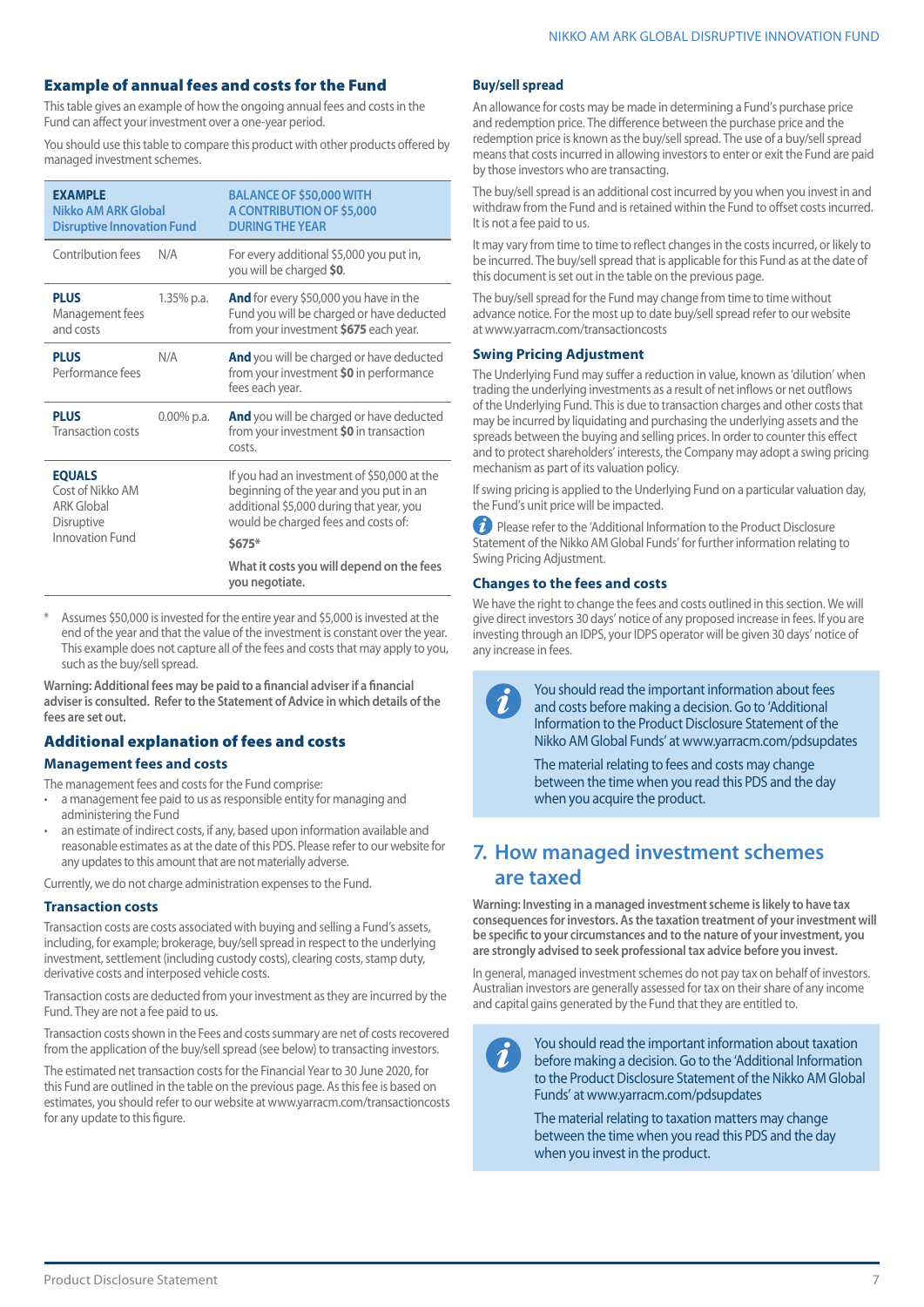# **8. How to apply**

To invest simply complete an application for the Fund and submit it to us together with any other documents requested and your initial investment.

To complete an application visit www.yarracm.com/forms or request an application form from Investor Services.

Please ensure you read this PDS together with the 'Additional Information to the Product Disclosure Statement of the Nikko AM Global Funds' available at www.yarracm.com/pdsupdates before submitting your application.

Information about how to complete an application, payment options and other information about making an application is included in the Application Booklet available at www.yarracm.com/forms

Please note, as part of the application process we are required by law to verify your identity before accepting your application. Please refer to the Anti-Money Laundering and Counter Terrorism Financing Act information included in the application and the  $\bullet$  'Additional Information to the Product Disclosure Statement of the Nikko AM Global Funds' for further information and complete the applicable **customer identification information**.

We are unable to process incomplete applications. If we do not receive all the information and documents required, your investment amount will be held in a trust account. This account is a non-interest bearing account.

If you have received the PDS electronically you may request a paper copy from Investor Services.

### How to apply through an IDPS

If you are investing through an IDPS, you are not required to complete the application for the Fund. Instead, you should complete the relevant forms and/or follow the instructions provided to you by the IDPS operator.

### Cooling-off period

You have 14 days from either the date you receive confirmation of your investment or the end of the fifth Business Day after we issue units to you (whichever is earlier) to determine if your investment meets your needs. This is called the 'cooling-off' period. During this period you may notify us in writing that you wish to cancel your investment in the Fund. The cooling-off right does not apply to any additional contributions you make to your investment (including those made under any distribution reinvestment or Regular Savings Plan).

The amount paid to you, if you cancel your investment, will be the amount you invested adjusted (up or down) for any movement in the market value of your investment up until the date of cancellation less the allowance for transaction costs and the buy/sell spread included in the purchase and redemption prices. Any fees and costs charged, including any contribution fee but excluding those included in the Fund's unit prices, will be refunded and any commission to your adviser will no longer be payable.

Please note, the cooling-off period does not apply if you are a 'Wholesale Client', as defined in the Corporations Act or if you invest in the Fund indirectly through an IDPS. You should contact your financial adviser or IDPS operator about the cooling-off rights (if any) that might apply to your investment in your IDPS.

### Complaints resolution

We aim to resolve any concerns or complaints quickly and fairly. If you have a concern or a complaint, please call Investor Services on 1800 251 589 or write to us at:

Yarra Capital Management Investor Services, GPO Box 804, Melbourne VIC 3001

If an issue has not been resolved to your satisfaction within 45 days, you can lodge a complaint with the Australian Financial Complaints Authority (**AFCA**). AFCA provides fair and independent financial services complaint resolution that is free to consumers.

| Website:       | www.afca.org.au                           |
|----------------|-------------------------------------------|
| Email:         | info@afca.org.au                          |
| Phone:         | 1800 931 678 (free call)                  |
| In writing to: | Australian Financial Complaints Authority |
|                | GPO Box 3, Melbourne VIC 3001             |

If you are investing through an IDPS, any enquiries or complaints should first be directed to the IDPS operator unless your enquiry or complaint relates to the Fund.

# **9. Other information**

### Keeping track of your investment

To help you keep track of your investment you will receive the following information:

- confirmation of your investments and withdrawals, usually within five Business Days of your application and withdrawal being processed
- a distribution statement, following each distribution payment
- a tax statement following the end of each financial year. This will assist you in preparing your annual income tax return
- access to up-to-date information about the Fund and the Fund's Annual Report, including the Fund's financial statements, at www.yarracm.com
- online access to up-to-date information about your investment.

You may request to receive a paper copy of the Fund's Annual Report, free of charge, by calling or emailing Investor Services.

Please note, if you are investing through an IDPS, you will receive reports about your investment from the IDPS operator.

#### Fund's constitution

The Fund is governed by a constitution. Together with the Corporations Act, the constitution sets out the rules and procedures under which the Fund operates and our rights, responsibilities and duties as responsible entity, as well as those of investors. A copy of the Fund's constitution can be inspected or provided free of charge upon request.

#### Custodian and Administrator

We have appointed BNP Paribas Securities Services (BNP Paribas) as the custodian and administrator to hold the Fund's assets (other than cash, cash equivalents and derivative instruments), maintain records and settle transactions for and on behalf of the responsible entity of the Fund.

**P** Please refer to the 'Additional Information to the Product Disclosure Statement of the Nikko AM Global Funds' for further details on the role of BNP Paribas.

### Business Day definition

References to Business Day throughout this PDS mean a day, other than a Saturday, Sunday or public holiday on which banks are open for business generally in Sydney, Luxembourg and New York or such other day as prescribed from time to time by us.

### Additional disclosure

If the Fund is a disclosing entity it is subject to regular reporting and continuous disclosure obligations under the Corporations Act.

All continuous disclosure notices are available on our website at www.yarracm.com/pdsupdates. Copies of the following documents can also be obtained free of charge from us upon request:

- the annual financial report most recently lodged with ASIC by the Fund any half-year financial report lodged with ASIC by the Fund after the
- lodgement of that annual financial report but before the date of this PDS any continuous disclosure notices given by the Fund after the lodgement of that annual financial report and before the date of this PDS.

Copies of documents lodged with ASIC may be obtained from or inspected at, an ASIC office.

> You should read the important information about privacy, AML/CTF and other important information before making a decision. Go to 'Additional Information to the Product Disclosure Statement of the Nikko AM Global Funds' at www.yarracm.com/pdsupdates

The material relating to privacy, AML/CTF and other important information may change between the time when you read this PDS and the day when you acquire the product.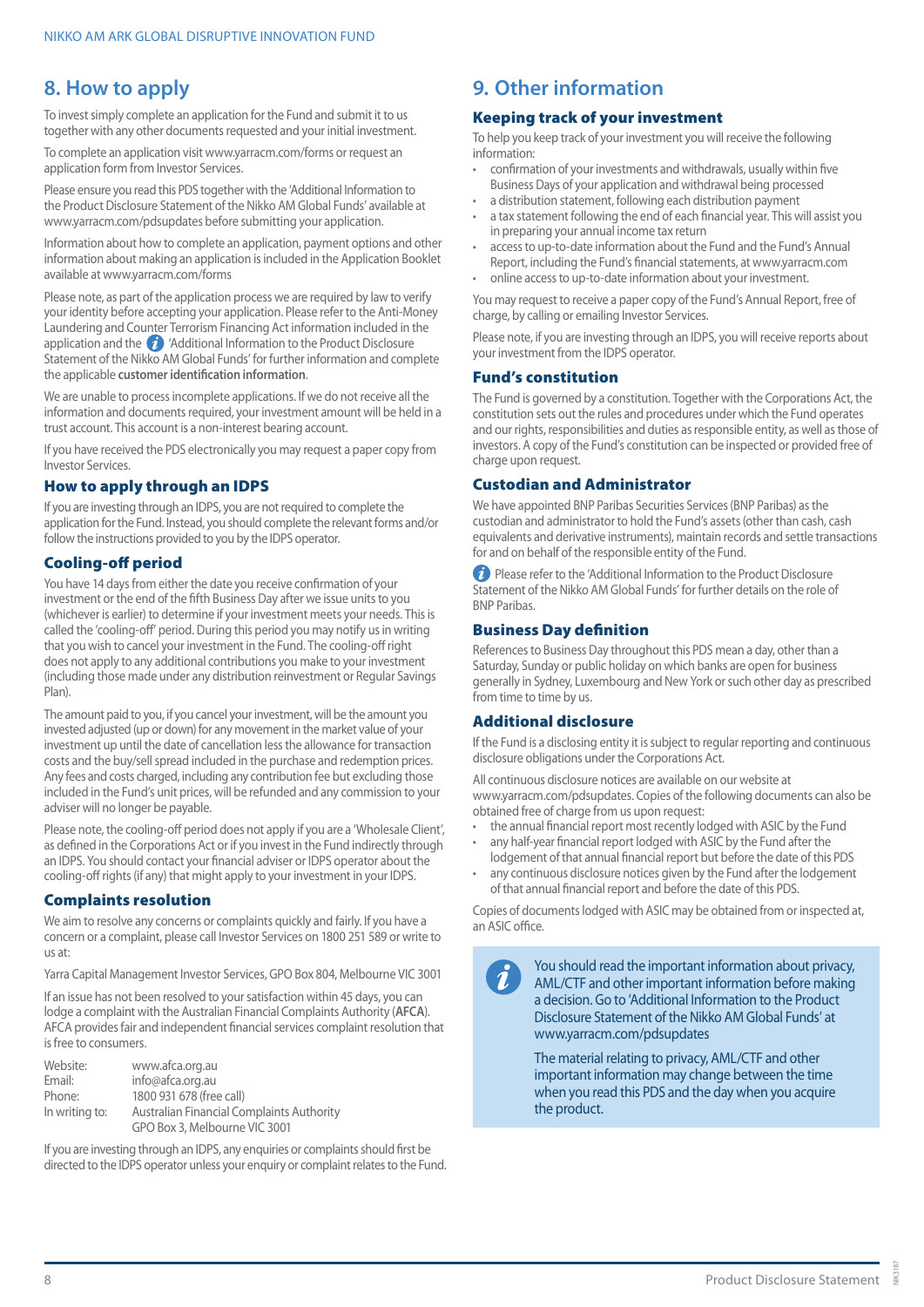



# Application Booklet

Issued 2 February 2022

# **Funds**

- • Tyndall Australian Share Income Fund ARSN 133 980 819
- • Tyndall Australian Share Wholesale Fund ARSN 090 089 562
- • Yarra Australian Bond Fund ARSN 098 736 255
- • Nikko AM Global Share Fund ARSN 092 026 269
- Nikko AM ARK Global Disruptive Innovation Fund ARSN 627 341 744
- • Nikko AM New Asia Fund ARSN 116 556 113

# **Contact details**

# **Yarra Capital Management Investor Services**

| Address: | GPO Box 804<br>Melbourne VIC 3001                                  |
|----------|--------------------------------------------------------------------|
| Phone:   | 1800 251 589<br>8.30am to 5.30pm (Sydney time)<br>Monday to Friday |
| Fax:     | 1300 362 722                                                       |
| Email:   | transactions@yarracm.com                                           |
| Web:     | www.tyndallam.com<br>(for Tyndall funds)                           |
|          | www.yarracm.com<br>(for Yarra and Nikko AM funds)                  |

Issued by Yarra Investment Management Limited (**YIML**) ABN 34 002 542 038, AFSL 229664.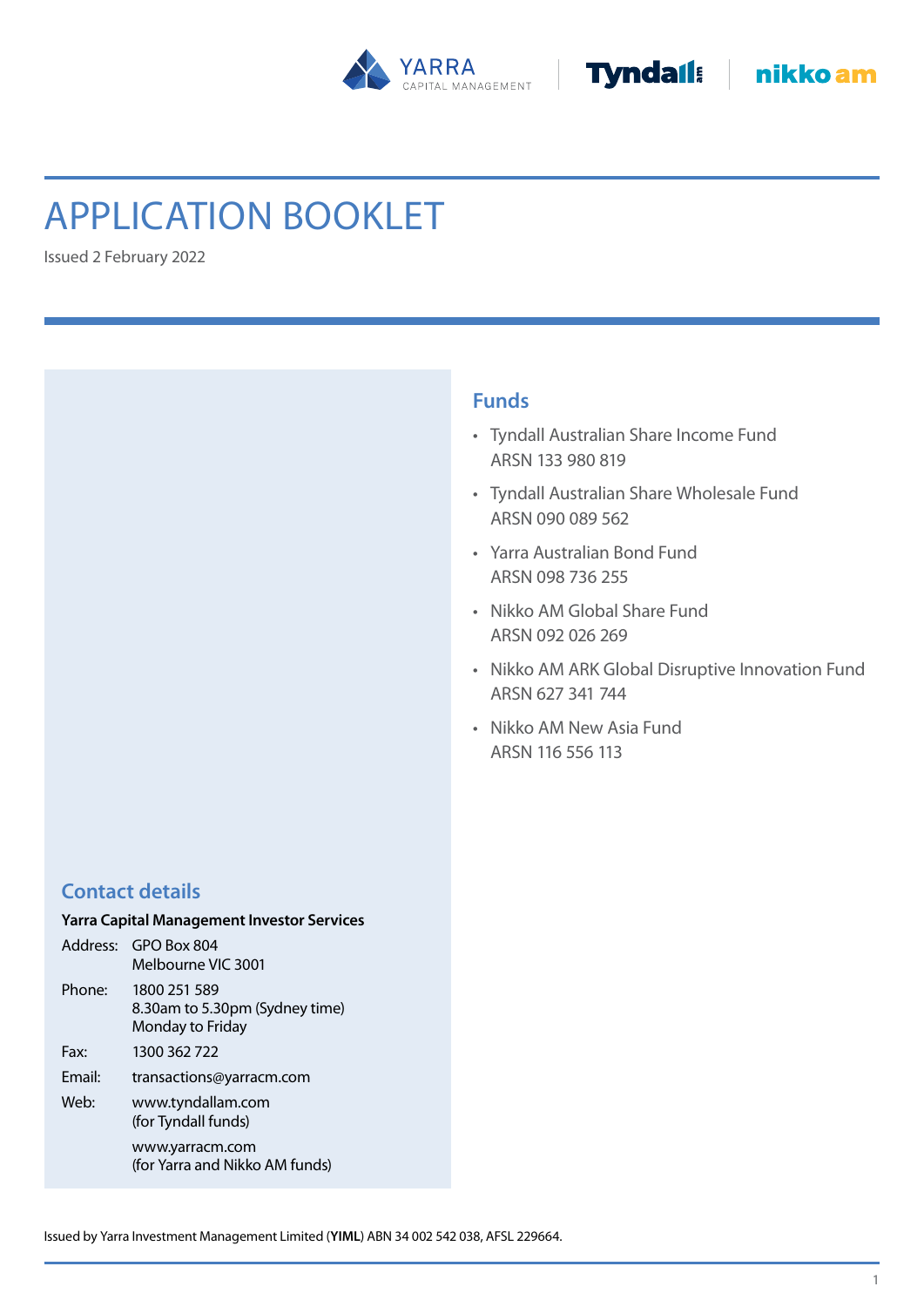# **Important**

This booklet contains an **application form** for the Tyndall, Yarra and Nikko AM Funds(**Fund**) listed on the cover page. An application to invest in one or more of the Funds can only be made using this form if you have also received a copy of the current Product Disclosure Statement (**PDS**) for each Fund you wish to invest in. A copy of the current PDS for each Fund is available at www.tyndallam.com/pds, www.yarracm.com/pdsupdates, on request from your financial adviser or Investor Services. Please ensure you read and understand each applicable PDS before submitting an application.

It is also essential that you receive the **application form** and PDS(s) in Australia. We will not accept an application from a person who we believe received the documents outside of Australia.

# **Instructions for completing the application form**

To apply to invest in a Fund or Funds complete the relevant sections of the **application form** included in this booklet using a black pen. Please print well within the boxes in CAPITAL LETTERS and leave a space between words and/or numbers. Indicate your choices with a X (cross).

If you make an error, do not use correction fluid. Simply cross out the mistake and initial your change.

If you have an adviser, he or she should complete the 'Financial adviser details'section at the end of the **application form**.

The relevant sections of the **application form** will depend on what type of investor you are and the options you choose.

### Type of investor

| <b>Individual or joint investor</b>                                             | Complete Sections 1 and 2, then<br>Section 5 onwards, as applicable.                                                                                                                  |
|---------------------------------------------------------------------------------|---------------------------------------------------------------------------------------------------------------------------------------------------------------------------------------|
| <b>Company</b>                                                                  | Complete Sections 1 and 3, then<br>Section 5 onwards, as applicable.                                                                                                                  |
| <b>Trust or superannuation</b><br>fund (including self-<br>managed super funds) | Complete Sections 1, 2 and 4 if you<br>are an individual trustee or Sections<br>1, 3 and 4 if you are a trust with a<br>company as trustee, then Section 5<br>onwards, as applicable. |

### Payment options

You can submit your investment amount using one of the options outlined below.

#### **Cheque**

Please make your cheque payable to 'Yarra Investment Management Limited' and attach to your completed **application form**.

#### **Direct debit**

To make a payment by direct debit, please ensure you read and understand the Direct Debit Service Agreement included at the end of this Application Booklet and complete and sign the **direct debit request** in Section 8 of the **application form**.

#### **BPAY®**

You can make an investment by BPAY using your financial institution's phone or internet banking service\*. You will need to quote your Reference Number and the Biller Code corresponding to the Fund you are investing in.

| <b>Biller Code</b>      | Refer table below           |
|-------------------------|-----------------------------|
| <b>Reference Number</b> | <b>Your Investor Number</b> |

#### **Reference Number**

If you select BPAY for your initial investment, an Investor Services team member will contact you once we receive your **application form** to advise your Investor Number to enable you to make your payment. Your Investor Number can be used as your Reference Number for your initial and/or any additional investments.

#### **Biller Codes**

| <b>Fund</b>                                    | <b>Biller Code</b> |
|------------------------------------------------|--------------------|
| Tyndall Australian Share Income Fund           | 189951             |
| Tyndall Australian Share Wholesale Fund        | 189936             |
| Yarra Australian Bond Fund                     | 189993             |
| Nikko AM Global Share Fund                     | 190074             |
| Nikko AM ARK Global Disruptive Innovation Fund | 293654             |
| Nikko AM New Asia Fund                         | 545988             |

Please note, if you are investing in more than one Fund, you will need to make a separate payment for each applicable Fund.

For more information about making a payment using BPAY go to www.bpay.com.au

BPAY® is registered to BPAY Pty Ltd, ABN 69 079 137 518

#### **Direct credit**

Please contact Investor Services for details of the account to credit your payment to and instructions for confirming your payment.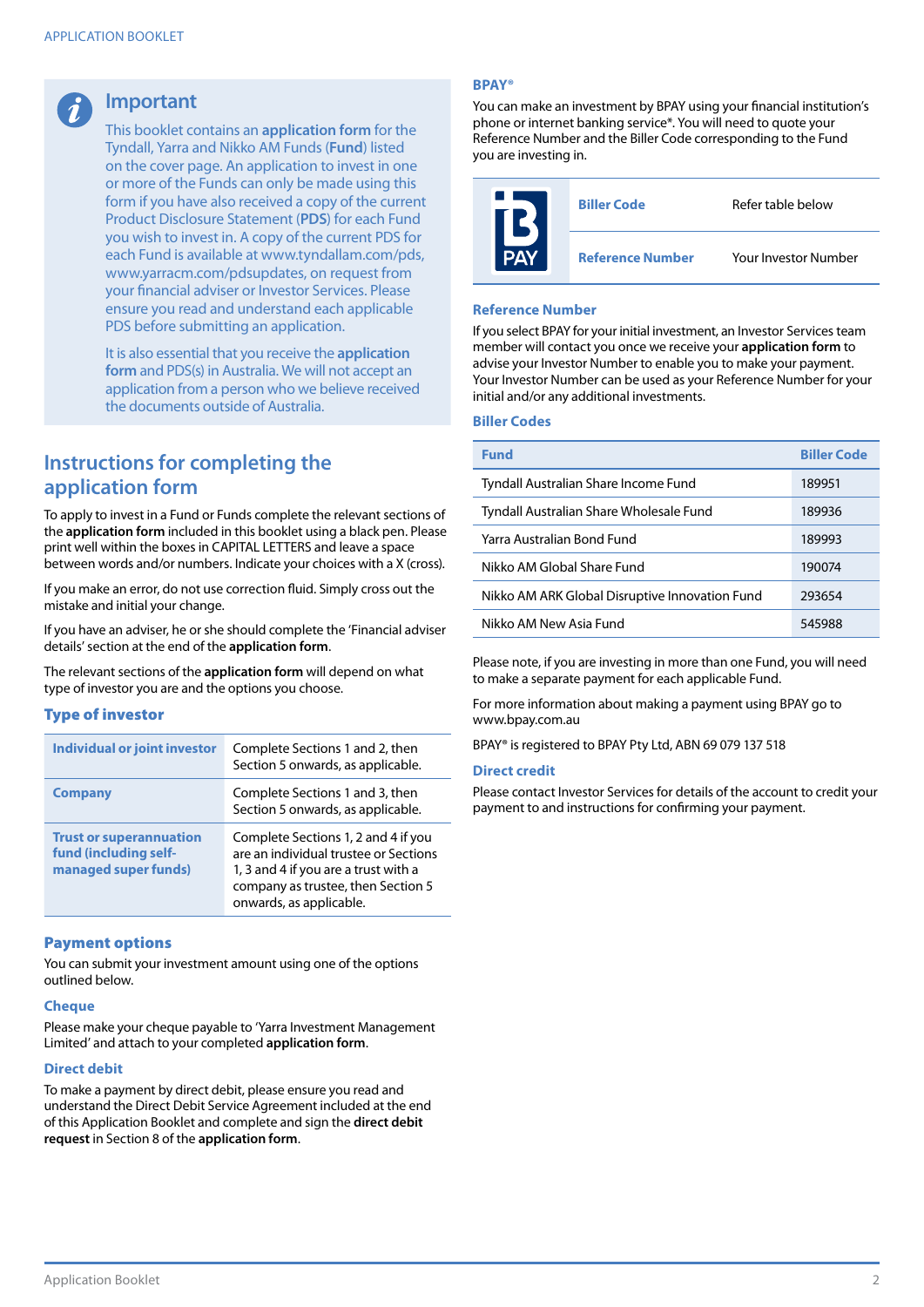### Appointment of an authorised representative (optional)

You may authorise a person (your authorised representative) to operate your investment on your behalf. In general, an authorised representative can do everything you can do with your investment, except appoint another authorised representative.

We may act on the sole instructions of the authorised representative until you advise us in writing that the appointment of your authorised representative has terminated.

We may also terminate or vary an appointment of an authorised representative by giving you 14 days' prior notice.

If you appoint an authorised representative, you agree to release, discharge and indemnify us from and against any loss, expense, action, claim or other liability which may be suffered by you or brought against you, or suffered or brought against us, for any actions or omissions by you or your authorised representative, whether authorised by you or not.

If an authorised representative is a partnership or a company, any one of the partners or any director of the company, is individually deemed to have the powers of the authorised representative.

### Signing your application form

Please ensure you sign your **application form**. We are unable to accept **application forms** that are not signed by the appropriate signatory(ies). Information about who is required to sign is provided in Section 13 of the **application form**.

# **Verifying your identity – Anti-Money Laundering and Customer Identification Requirements**

Australia's Anti-Money Laundering and Counter Terrorism Financing (**AML/CTF**) legislation requires usto collect identification information and documentation from our investors.

If you are investing with us for the first time, you must complete the applicable **customer identification form** and provide suitable identification documents to enable us to correctly establish your identity. We may also need to verify the identity of related parties. If you have an adviser, he orshe may be able to assist you with this process.

Copies of the **customer identification forms** are available at www.tyndallam.com/forms, www.yarracm.com/forms, on request from your adviser or Investor Services.

We will be unable to process your application without a completed **customer identification form** and adequate identification documentation.

# **Foreign Account Tax Compliance Act (FATCA)**

FATCA is a US tax law effective 1st July 2014 and impacts investors within our Funds who are citizens or residents of the United States of America for tax purposes.

New investors will be required to provide their US Tax Identification Number (**TIN**), or confirm that they are not a US person for FATCA purposes. This declaration is included within the customer **identification forms** for each investor type from 1 July 2014. Copies of the **customer identification forms** are available at www.tyndallam.com/forms, www.yarracm.com/forms, on request from your adviser or Investor Services. We may also be required to request this information from existing investors.

The Australian government has entered into arrangements with the US government to implement FATCA. As a result, information about you, your investments and tax status may be provided to the Australian Taxation Office (ATO) who may also report this information to overseas tax authorities, including the United States Internal Revenue Service (IRS).

# **Common Reporting Standard (CRS)**

CRS provides a global standard for the collection of financial account information by financial institutions on account holders who are foreign tax residents, the reporting of that information to the local tax authorities, and the exchange of that information with the foreign residents' home tax authorities, with effect from 1 July 2017 in Australia.

If you are a new investor in the Fund, we will require you to declare certain details about your tax residency status prior to processing your application. For existing investors in the Fund, we may request details about your tax residency status at a later date. Some investors may be exempt from this requirement.

Under CRS, we will be required to report details about your investments and tax residency status to the ATO. If you are a tax resident in another country, the ATO may exchange details about your investments with that foreign country's relevant tax authority.

# **Privacy**

Personal information you provide is used by us and our delegates, including OneVue Fund Services Pty Limited (as administrator of the Funds), to administer your investment, make distribution payments and to provide investor communications required or permitted by the *Corporations Act 2001* (Cth) or other legislation. We may also from timeto-time send you other material, including marketing material, unless you request otherwise.

We may disclose your personal information to third parties such as related entities, your adviser (if nominated), other service providers such as printers and mail houses, and government departments.

Your privacy is important to us and we have rules and procedures in place that cover the collection, use and disclosure of personal information we hold about investors. These rules and procedures are set out in the Yarra Group Privacy Policy, available at www.tyndallam.com/privacy, www.yarracm.com/privacy, or free of charge on request from Investor Services.

By completing this **application form**, you acknowledge the statements and disclosures made in our Privacy Policy and consent to us using and disclosing your personal information as outlined in our Privacy Policy and this document.

You can request details of your personal information held by us by contacting Investor Services. Please also contact Investor Servicesto notify us if your information is incorrect or requires updating.

Please send your completed **application form** together with your **customer identification form** and documents, and cheque, as applicable, to:

Yarra Capital Management Investor Services GPO Box 804 Melbourne VIC 3001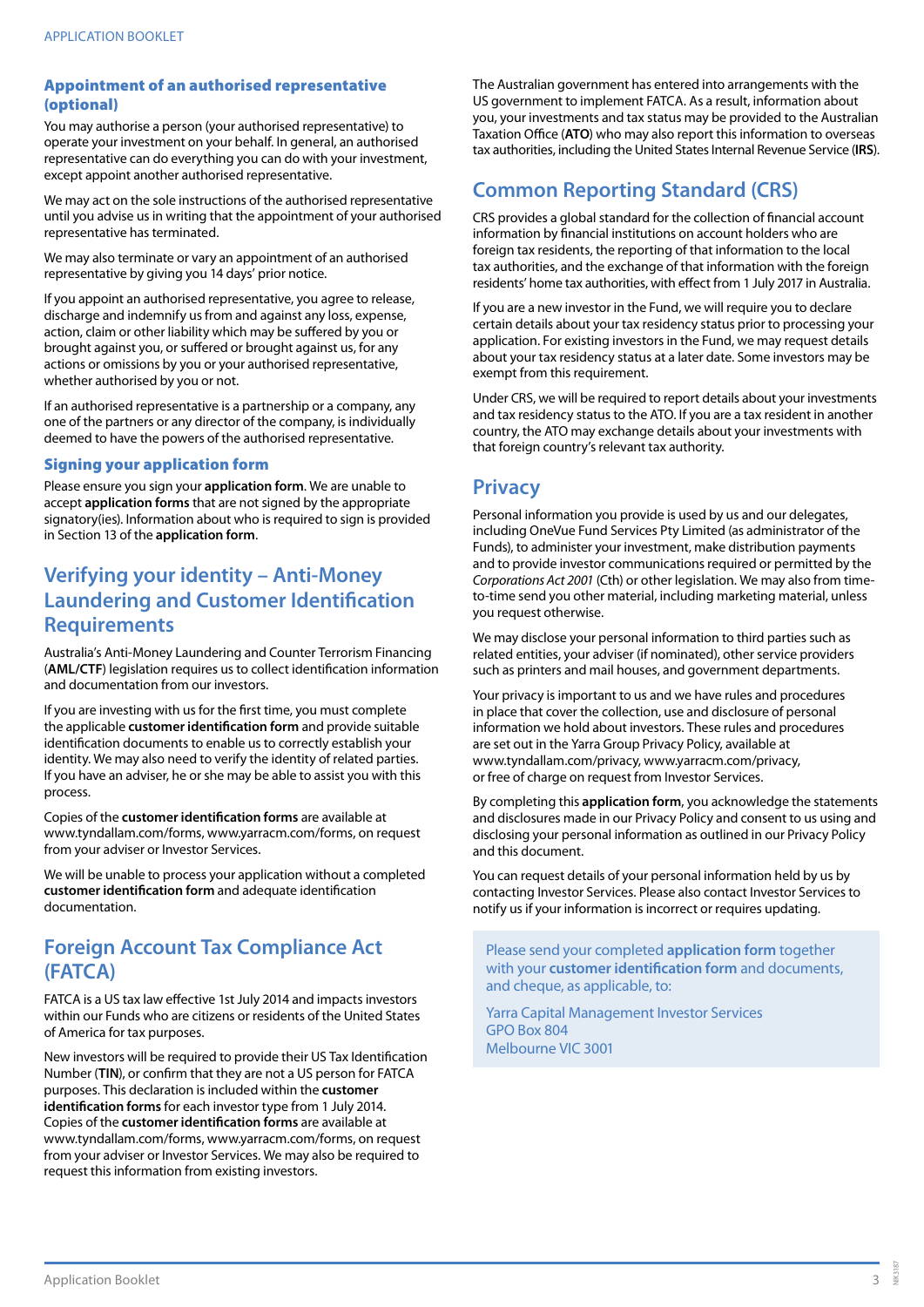#### **YARRA** .<br>Nagement

# APPLICATION BOOKLET Application Form

# February 2022

**Investo** 

| r Services |      | Phone: 1800 251 589 | Email: transactions@yarracm.com          |
|------------|------|---------------------|------------------------------------------|
|            | Fax: | 1300 362 722        | Web: www.tyndallam.com   www.yarracm.com |

Yarra Investment Management Limited (**YIML**) ABN 34 002 542 038, AFSL 229664.

This application form relates to and accompanies the Product Disclosure Statement (**PDS**) for each Tyndall, Yarra and Nikko AM Fund (**Fund**) as listed on the cover page.

Each PDS contains important information about investing in the relevant Fund and you should read the applicable PDS before making an application to invest in a Fund. The law prohibits any person passing this application form on to another person unless it is accompanied by a complete PDS.

YIML will provide a paper or electronic copy of a current PDS and any document which updates a PDS on request and without charge. An application can only be made by a person receiving the applicable PDS and application form in Australia.

**Please complete this form in CAPITAL LETTERS using a black pen.**

**If you make a mistake, simply cross out and initial your change. Do not use correction fluid.**

**For assistance with this form, contact Investor Services on 1800 251 589.**

**Please send your original application form, supporting customer identification form and documents, and cheque (if applicable) to Yarra Capital Management Investor Services GPO Box 804 Melbourne VIC 3001.**

# **1. Do you have an existing investment in a Fund listed on the cover page?**

| No. Go to Section 2 or 3, as applicable |                                                                                                           |
|-----------------------------------------|-----------------------------------------------------------------------------------------------------------|
| Yes. My investor number is              | Go to Section 5                                                                                           |
| 2. Individuals                          |                                                                                                           |
|                                         | Please complete if you are investing as an individual, joint investor, individual trustee or partnership. |
| <b>Investor 1</b>                       |                                                                                                           |
| <b>Personal details</b>                 |                                                                                                           |
| Title                                   | Full given names                                                                                          |
|                                         |                                                                                                           |
| Surname                                 |                                                                                                           |
|                                         |                                                                                                           |
| Date of birth                           |                                                                                                           |

### Residential address

A PO Box/RMB/Locked Bag is **not** acceptable.

D D M M Y Y Y Y Y

Property name/building name (if applicable)

| Address |  |  |  |  |  |  |  |  |  |  |  |  |        |
|---------|--|--|--|--|--|--|--|--|--|--|--|--|--------|
|         |  |  |  |  |  |  |  |  |  |  |  |  |        |
|         |  |  |  |  |  |  |  |  |  |  |  |  |        |
|         |  |  |  |  |  |  |  |  |  |  |  |  | $\sim$ |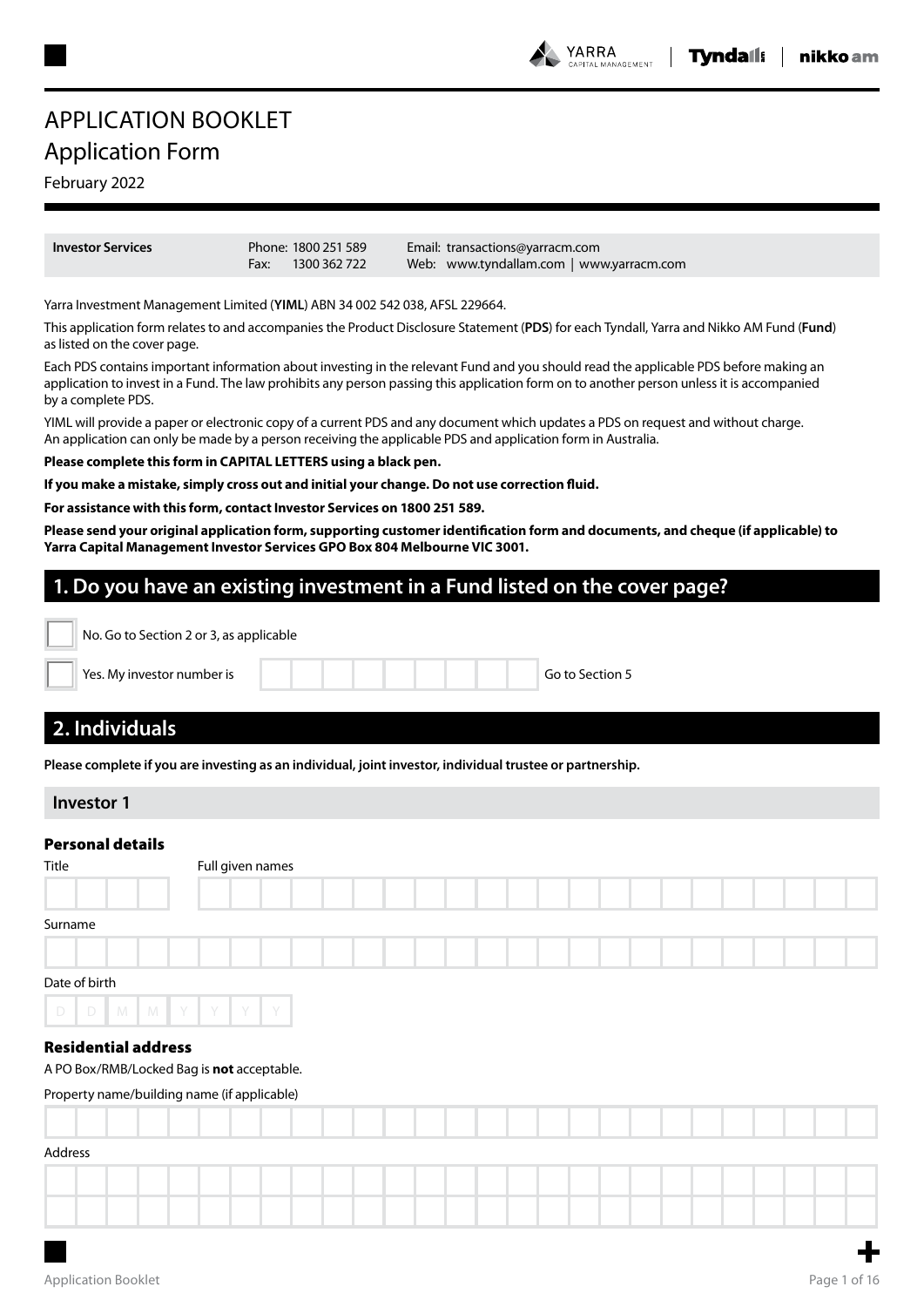

# **Tundall** inikkoam

| <u>a sa</u><br><b>Application Form</b>               |  |  | CAPITAL MANAGEMENT | <u>., </u> |          | $\perp$ |  |
|------------------------------------------------------|--|--|--------------------|------------|----------|---------|--|
| Suburb                                               |  |  | State              |            | Postcode |         |  |
|                                                      |  |  |                    |            |          |         |  |
| Country                                              |  |  |                    |            |          |         |  |
| Postal address (if different to residential address) |  |  |                    |            |          |         |  |
| A PO Box/RMB/Locked Bag is acceptable.               |  |  |                    |            |          |         |  |
| Property name/building name (if applicable)          |  |  |                    |            |          |         |  |
|                                                      |  |  |                    |            |          |         |  |
| Address                                              |  |  |                    |            |          |         |  |
|                                                      |  |  |                    |            |          |         |  |
| PO Box/RMB/Locked Bag                                |  |  |                    |            |          |         |  |
|                                                      |  |  |                    |            |          |         |  |
| Suburb                                               |  |  | State              |            | Postcode |         |  |
|                                                      |  |  |                    |            |          |         |  |
| Country                                              |  |  |                    |            |          |         |  |
|                                                      |  |  |                    |            |          |         |  |
| <b>Contact details</b>                               |  |  |                    |            |          |         |  |
| Home number (include area code)                      |  |  |                    |            |          |         |  |
|                                                      |  |  |                    |            |          |         |  |
| Business number (include area code)                  |  |  |                    |            |          |         |  |
| Mobile number                                        |  |  |                    |            |          |         |  |
|                                                      |  |  |                    |            |          |         |  |
| Email address                                        |  |  |                    |            |          |         |  |
|                                                      |  |  |                    |            |          |         |  |
| $^\text{\textregistered}$                            |  |  |                    |            |          |         |  |

### Preferred method of communication

By providing an email address, you agree that this email address is the default address for investor correspondence (such as transaction confirmations, statements, reports and other material) and you agree to the Terms for Electronic Communication available at www.investor.yarracm.com or on request from Investor Services. From time to time we may still send you correspondence in the post.

Please indicate here if you prefer to receive all correspondence by post instead of email

### Tax details – Australian residents

Collection of Tax File Number (TFN) information is authorised and its use and disclosure is strictly regulated by tax laws and the Privacy Act. You are not obliged to quote your TFN, however if you do not quote your TFN, or provide exemption details, we are required to withhold tax from your distributions at the highest marginal tax rate plus Medicare levy.

The TFN provided below will automatically be applied to any future investments you make in the Fund(s) unless you indicate, at any time, that you do not wish to quote that TFN for a particular investment.

#### Tax File Number

|                      |  | OR |
|----------------------|--|----|
| Reason for exemption |  |    |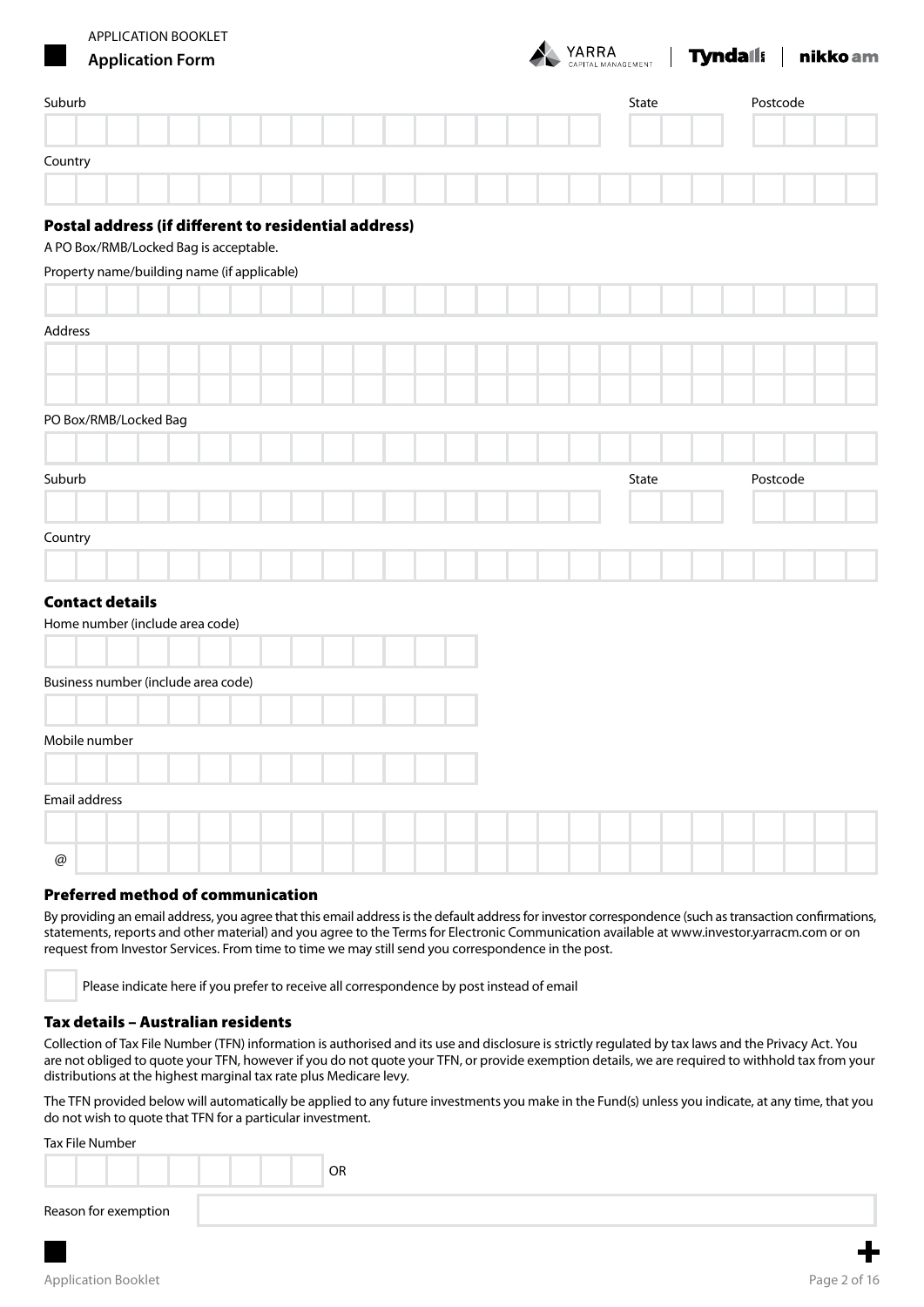

| Tyndail: | nikko am

### Tax details – Non-Australian residents

If you are not an Australian resident for tax purposes, please indicate your country of residence for tax purposes.

|  | . |  |  |
|--|---|--|--|

# **Investor 2 (if applicable)**

# Personal details

| Title         | Full given names |
|---------------|------------------|
|               |                  |
| Surname       |                  |
|               |                  |
| Date of birth |                  |
| DDMMYYY       | Y                |

### Residential address

A PO Box/RMB/Locked Bag is **not** acceptable.

### Property name/building name (if applicable)

| Address |  |  |  |  |  |  |  |  |       |  |          |  |  |
|---------|--|--|--|--|--|--|--|--|-------|--|----------|--|--|
|         |  |  |  |  |  |  |  |  |       |  |          |  |  |
|         |  |  |  |  |  |  |  |  |       |  |          |  |  |
| Suburb  |  |  |  |  |  |  |  |  | State |  | Postcode |  |  |
|         |  |  |  |  |  |  |  |  |       |  |          |  |  |
| Country |  |  |  |  |  |  |  |  |       |  |          |  |  |
|         |  |  |  |  |  |  |  |  |       |  |          |  |  |

### Postal address (if different to residential address)

A PO Box/RMB/Locked Bag is acceptable.

### Property name/building name (if applicable)

| Address               |  |  |  |  |  |  |  |       |  |          |  |  |
|-----------------------|--|--|--|--|--|--|--|-------|--|----------|--|--|
|                       |  |  |  |  |  |  |  |       |  |          |  |  |
|                       |  |  |  |  |  |  |  |       |  |          |  |  |
| PO Box/RMB/Locked Bag |  |  |  |  |  |  |  |       |  |          |  |  |
|                       |  |  |  |  |  |  |  |       |  |          |  |  |
| Suburb                |  |  |  |  |  |  |  | State |  | Postcode |  |  |
|                       |  |  |  |  |  |  |  |       |  |          |  |  |
| Country               |  |  |  |  |  |  |  |       |  |          |  |  |
|                       |  |  |  |  |  |  |  |       |  |          |  |  |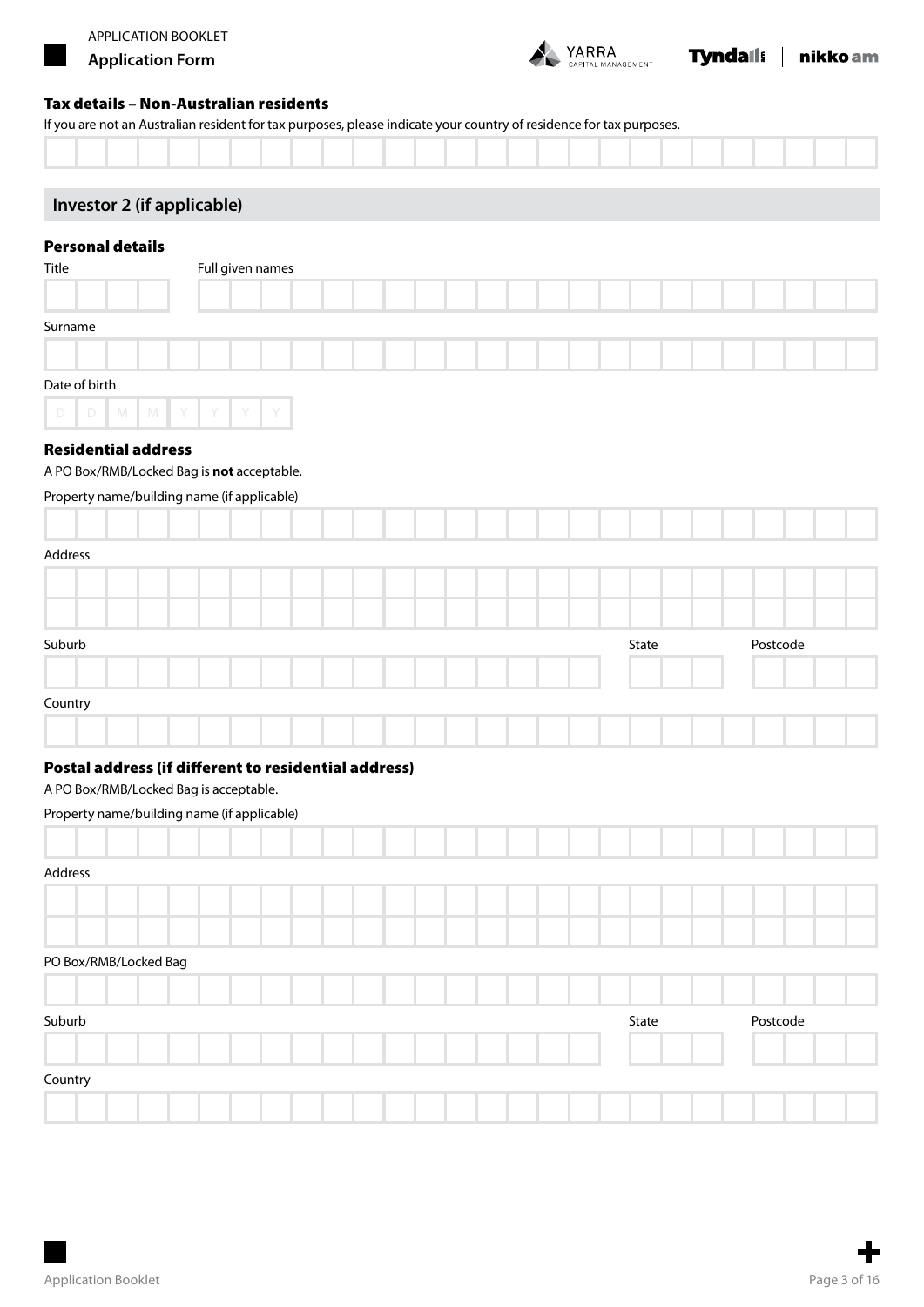

### Contact details

| Home number (include area code)     |  |  |  |  |  |  |  |  |  |  |
|-------------------------------------|--|--|--|--|--|--|--|--|--|--|
|                                     |  |  |  |  |  |  |  |  |  |  |
| Business number (include area code) |  |  |  |  |  |  |  |  |  |  |
|                                     |  |  |  |  |  |  |  |  |  |  |
| Mobile number                       |  |  |  |  |  |  |  |  |  |  |
|                                     |  |  |  |  |  |  |  |  |  |  |
| Email address                       |  |  |  |  |  |  |  |  |  |  |
|                                     |  |  |  |  |  |  |  |  |  |  |
| @                                   |  |  |  |  |  |  |  |  |  |  |

Please note: All correspondence will be sent to the address provided for Investor 1. However, you also agree to the Terms for Electronic Communication available at www.investor.yarracm.com or on request from Investor Services.

#### Tax details – Australian resident

Collection of Tax File Number (TFN) information is authorised and its use and disclosure is strictly regulated by tax laws and the Privacy Act. You are not obliged to quote your TFN, however if you do not quote your TFN, or provide exemption details, we are required to withhold tax from your distributions at the highest marginal tax rate plus Medicare levy.

The TFN provided below will automatically be applied to any future investments you make in the Fund(s) unless you indicate, at any time, that you do not wish to quote that TFN for a particular investment.

Tax File Number

|                      |  | <b>OR</b> |
|----------------------|--|-----------|
| Reason for exemption |  |           |

### Tax details – Non-Australian residents

If you are not an Australian resident for tax purposes, please indicate your country of residence for tax purposes.

### **Joint investors**

Please complete this section to nominate the signing authority for this investment.

If no selection is made, both to sign will be assumed.



Either to sign  $\|\|\$  Both to sign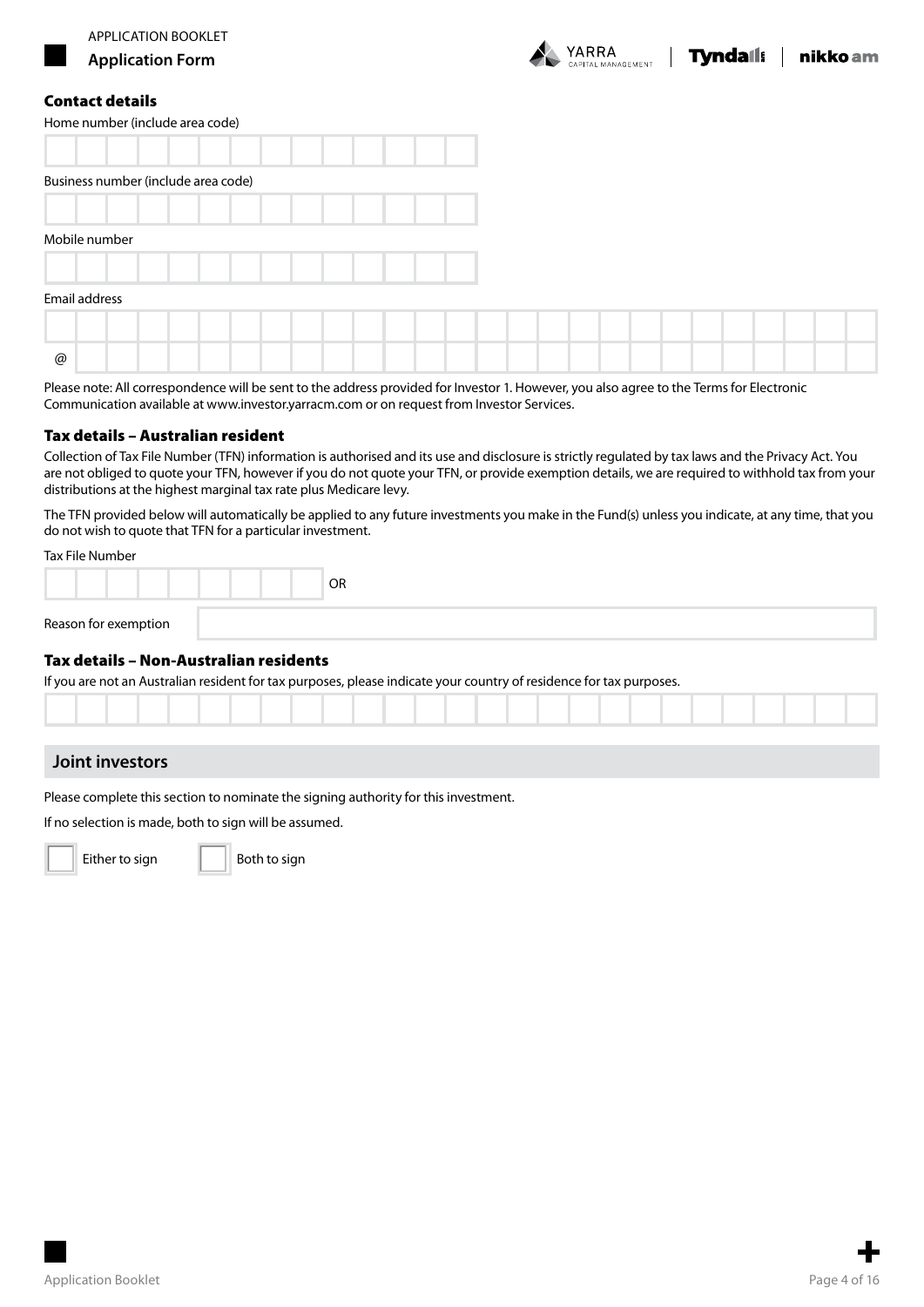

# **3. Companies**

**Please complete if you are investing as a company or as a trust with a company as trustee.**

# **Company details**

| Full name of company (as registered by ASIC if incorporated in Australia) |  |  |  |  |       |  |          |  |  |
|---------------------------------------------------------------------------|--|--|--|--|-------|--|----------|--|--|
|                                                                           |  |  |  |  |       |  |          |  |  |
|                                                                           |  |  |  |  |       |  |          |  |  |
| ABN (for foreign companies provide registration number)                   |  |  |  |  |       |  |          |  |  |
| Australian Tax File Number (TFN)                                          |  |  |  |  |       |  |          |  |  |
| <b>Registered office address</b>                                          |  |  |  |  |       |  |          |  |  |
| A PO Box/RMB/Locked Bag is not acceptable.                                |  |  |  |  |       |  |          |  |  |
| Property name/building name (if applicable)                               |  |  |  |  |       |  |          |  |  |
|                                                                           |  |  |  |  |       |  |          |  |  |
| Address                                                                   |  |  |  |  |       |  |          |  |  |
|                                                                           |  |  |  |  |       |  |          |  |  |
|                                                                           |  |  |  |  |       |  |          |  |  |
| Suburb                                                                    |  |  |  |  | State |  | Postcode |  |  |
|                                                                           |  |  |  |  |       |  |          |  |  |
| Country                                                                   |  |  |  |  |       |  |          |  |  |
|                                                                           |  |  |  |  |       |  |          |  |  |
| Postal address (if different to registered office address)                |  |  |  |  |       |  |          |  |  |
| A PO Box/RMB/Locked Bag is acceptable.                                    |  |  |  |  |       |  |          |  |  |
| Property name/building name (if applicable)                               |  |  |  |  |       |  |          |  |  |

| Address               |  |  |  |  |  |  |  |       |  |          |  |  |
|-----------------------|--|--|--|--|--|--|--|-------|--|----------|--|--|
|                       |  |  |  |  |  |  |  |       |  |          |  |  |
|                       |  |  |  |  |  |  |  |       |  |          |  |  |
| PO Box/RMB/Locked Bag |  |  |  |  |  |  |  |       |  |          |  |  |
|                       |  |  |  |  |  |  |  |       |  |          |  |  |
| Suburb                |  |  |  |  |  |  |  | State |  | Postcode |  |  |
|                       |  |  |  |  |  |  |  |       |  |          |  |  |
| Country               |  |  |  |  |  |  |  |       |  |          |  |  |
|                       |  |  |  |  |  |  |  |       |  |          |  |  |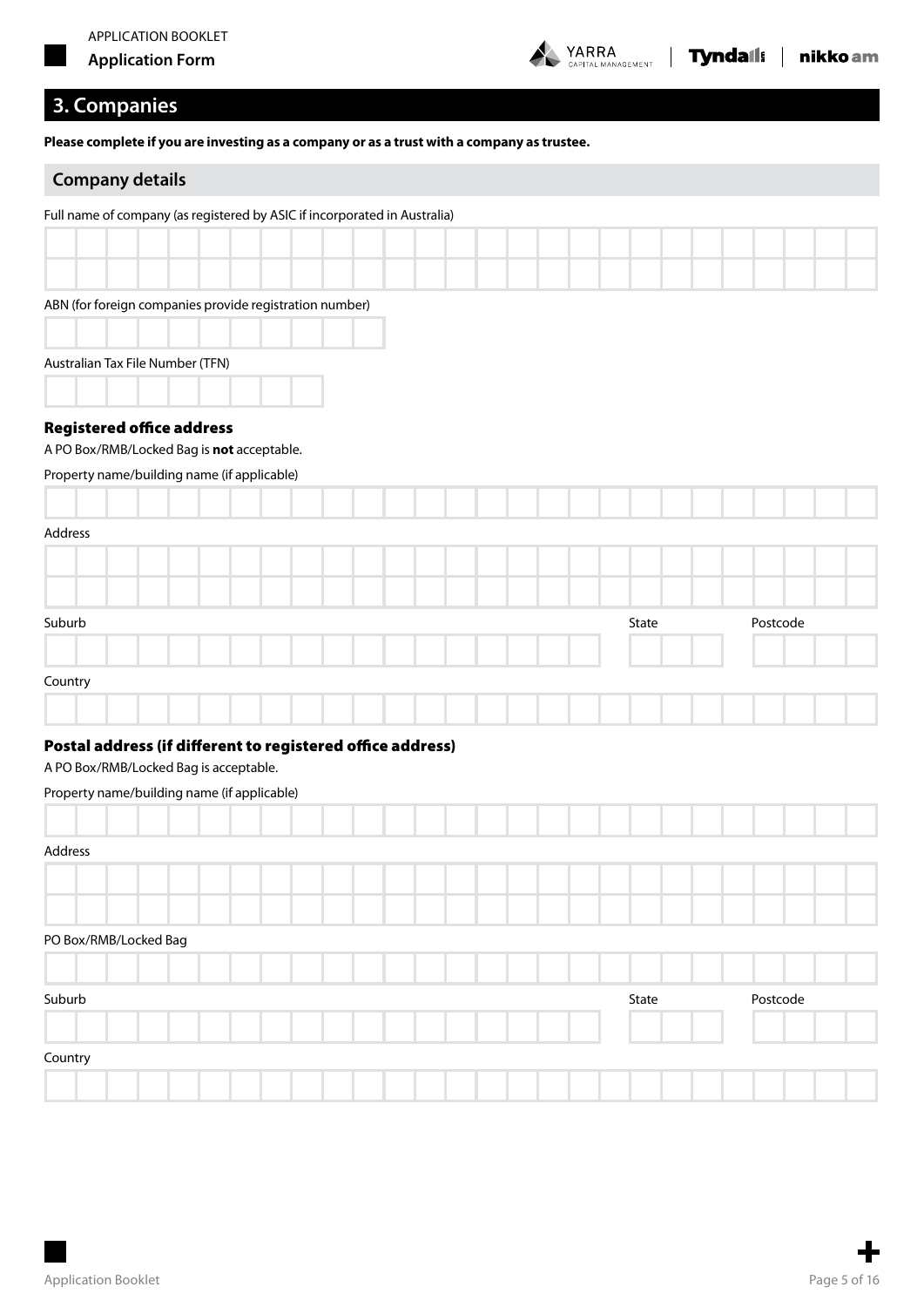

| Title                               | Full given names |
|-------------------------------------|------------------|
|                                     |                  |
| Surname                             |                  |
|                                     |                  |
| Business number (include area code) |                  |
|                                     |                  |
| Mobile number                       |                  |
|                                     |                  |
| Email address                       |                  |
|                                     |                  |
| $^\text{\textregistered}$           |                  |

### Preferred method of communication

By providing the email address for the company contact person, you agree that this email address is the default address for all investor correspondence (such as transaction confirmations, statements, reports and other material) and you agree to the Terms for Electronic Communication available at www.investor.yarracm.com or on request from Investor Services. From time to time we may still send you correspondence in the post.

Please indicate here if you prefer to receive all correspondence by post instead of email

# **4. Trusts or superannuation funds**

**Please complete if you are investing as a trust or superannuation fund. The Trustee(s) must also complete Section 2 or Section 3.**

### **Trust or superannuation fund details**

#### Name of trust or superannuation fund

| ABN (if applicable) |  |  |  |  |  |  |  |  |  |  |  |  |  |
|---------------------|--|--|--|--|--|--|--|--|--|--|--|--|--|

# Australian Tax File Number (TFN)



RA<br><sup>MANAGEMENT</sub> | **Tyndaíl**! | nikko am</sup>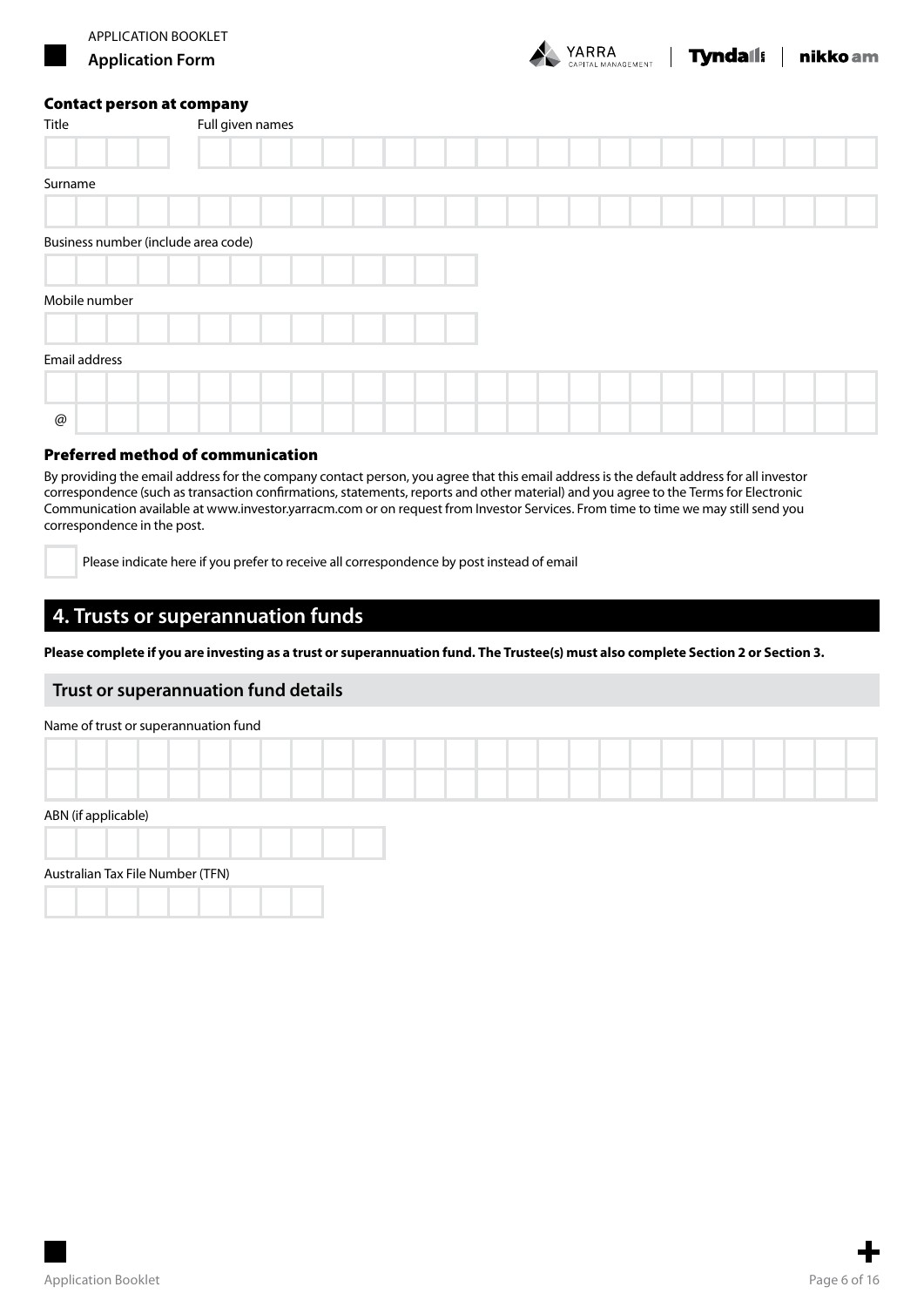

 $\overline{\phantom{a}}$ 

# **5. Your investment objectives**

In relation to our Design and Distribution Obligations (DDO) under the Corporations Act, we seek the following information about your attributes as an investor. Failure to complete the questions below may result in delays in processing your application.

| What is your primary investment objective?                                                                                                                                                                               |  |
|--------------------------------------------------------------------------------------------------------------------------------------------------------------------------------------------------------------------------|--|
| Capital Growth (increased value of your investment over time)                                                                                                                                                            |  |
| Capital preservation (preserving the value of your investment and preventing loss)                                                                                                                                       |  |
| Capital guaranteed (shielding your investment from any losses)                                                                                                                                                           |  |
| Income distribution (receiving regular income from your investment)                                                                                                                                                      |  |
| What is the intended use of the Fund(s) in your investment portfolio?                                                                                                                                                    |  |
| Solution standalone (your primary investment - 75% - 100% of portfolio)                                                                                                                                                  |  |
| Core component (a large proportion of our investment - 25% - 75% of portfolio)                                                                                                                                           |  |
| Satellite / small allocation (a small part of your investment - less than 25% of portfolio)                                                                                                                              |  |
| What is the intended investment timeframe?                                                                                                                                                                               |  |
| Short term (two years or less)                                                                                                                                                                                           |  |
| Medium term (more than 2 years)                                                                                                                                                                                          |  |
| Long term (more than 8 years)                                                                                                                                                                                            |  |
| What is your tolerance for risk/return? (How much of a loss you are willing to tolerate within your portfolio when<br>assessed against the possibility of greater returns)                                               |  |
| Low                                                                                                                                                                                                                      |  |
| Medium                                                                                                                                                                                                                   |  |
| High                                                                                                                                                                                                                     |  |
| Very High                                                                                                                                                                                                                |  |
| What is your anticipated frequency of withdrawals? (What do you anticipate your withdrawal needs may be?)                                                                                                                |  |
| Daily                                                                                                                                                                                                                    |  |
| Weekly                                                                                                                                                                                                                   |  |
| Monthly                                                                                                                                                                                                                  |  |
| Quarterly                                                                                                                                                                                                                |  |
| Annually or longer                                                                                                                                                                                                       |  |
| Have you received advice prior to applying to invest in the Fund(s)?                                                                                                                                                     |  |
| I/We have received personal advice in relation to my investment in the Fund(s) (Financial product advice that has been given to you<br>by a person who has considered one or more of your investment objectives)         |  |
| I/We have received general advice in relation to my investment in the Fund(s) (Financial product advice that has been given to you<br>but has not been tailored to your personal circumstances or investment objectives) |  |
| I/We have not received advice in relation to my investment in the Fund(s)                                                                                                                                                |  |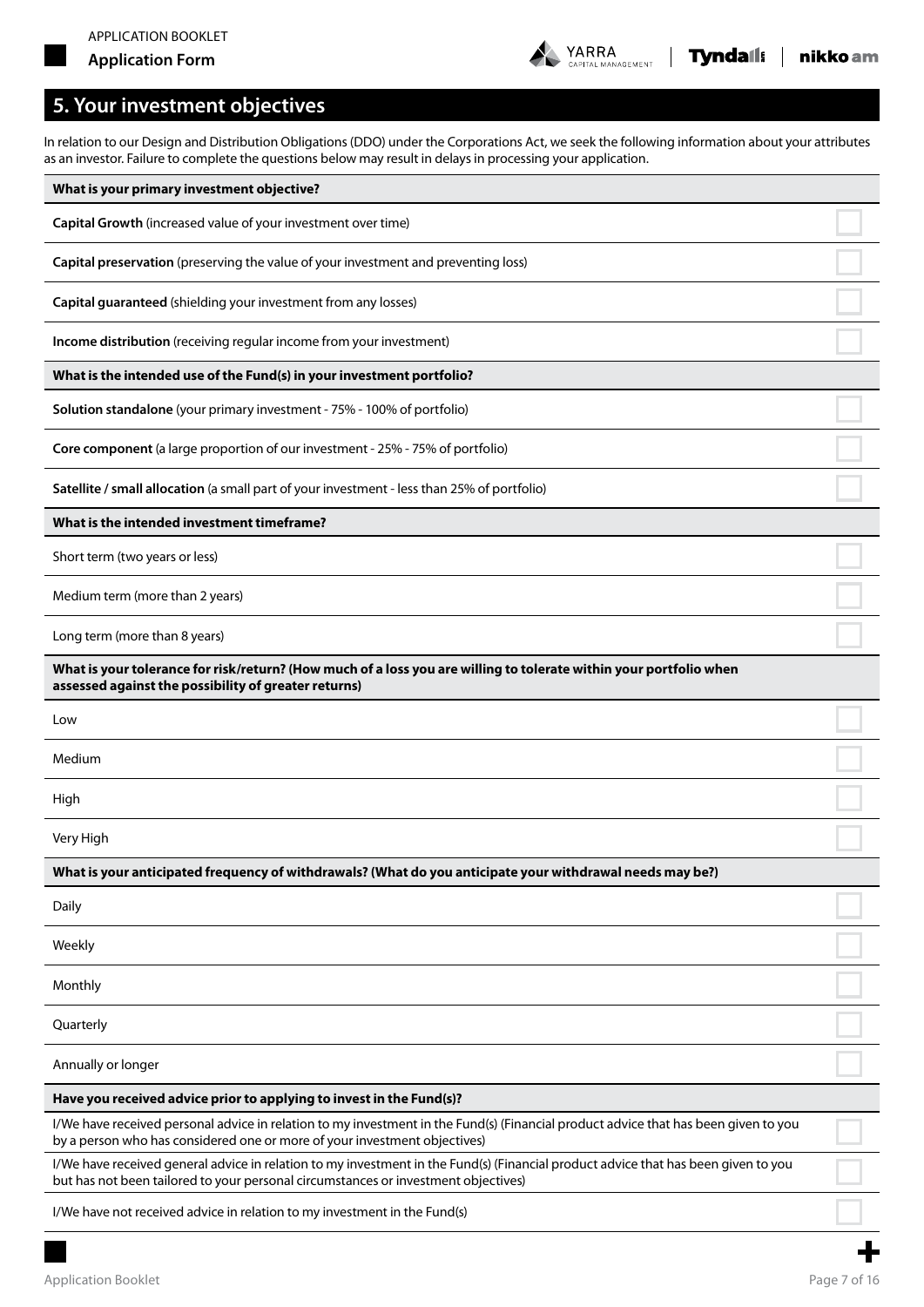

# **6. Investment details**

#### **Please enter the amount to be invested and select a distribution option for your investment.**

#### **Please note:**

- 1. If you do not select a distribution method, distributions will be reinvested in the fund from which the distribution was made.
- 2. If you select to have distributions deposited directly into your nominated financial institution account and a payment is rejected by your financial institution, that distribution and all future distributions will be automatically reinvested in the fund from which the distribution was made.

|                                                                    |                                         |                          | <b>Minimum</b><br>Regular        |                                        | (indicate preference<br>with an X) | <b>Distribution Option</b>                |
|--------------------------------------------------------------------|-----------------------------------------|--------------------------|----------------------------------|----------------------------------------|------------------------------------|-------------------------------------------|
| <b>Fund name</b>                                                   | <b>Minimum</b><br>initial<br>investment | <b>Investment amount</b> | <b>Savings</b><br>Plan<br>amount | <b>Regular Savings Plan</b><br>amount* | <b>Reinvest</b>                    | <b>Deposit in</b><br>nominated<br>account |
| Tyndall Australian<br>Share Income Fund                            | \$10,000                                | A\$                      | \$250                            | A\$                                    |                                    |                                           |
| Tyndall Australian<br>Share Wholesale Fund                         | \$10,000                                | A\$                      | \$250                            | A\$                                    |                                    |                                           |
| Yarra Australian<br><b>Bond Fund</b>                               | \$10,000                                | A\$                      | \$250                            | A\$                                    |                                    |                                           |
| Nikko AM Global<br><b>Share Fund</b>                               | \$10,000                                | A\$                      | \$250                            | A\$                                    |                                    |                                           |
| Nikko AM ARK<br><b>Global Disruptive</b><br><b>Innovation Fund</b> | \$10,000                                | A\$                      | \$250                            | Α\$                                    |                                    |                                           |
| Nikko AM New Asia<br>Fund                                          | \$10,000                                | A\$                      | \$250                            | A\$                                    |                                    |                                           |

\* A minimum initial investment or investment balance is required to be eligible to start a Regular Savings Plan. Please refer to the relevant Product Disclosure Statement on our website www.tyndallam.com or www.yarracm.com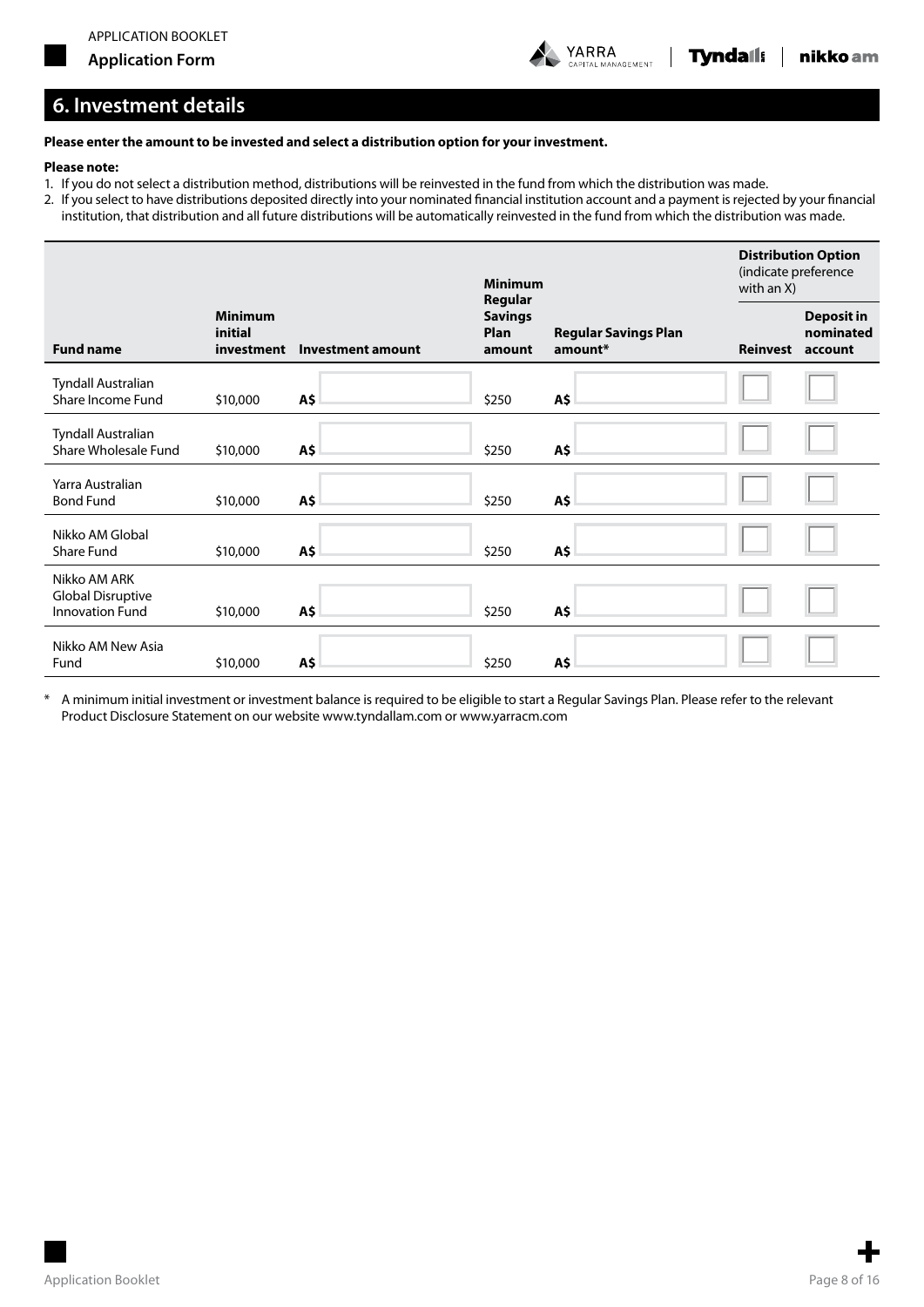

#### Source of Funds (mandatory)

What is the source of your investment? Source of Funds refers to the origin of the funds.

Please select all options that apply:

| Salary/Wages               | Superannuation/Pension          | Savings              |
|----------------------------|---------------------------------|----------------------|
| Redundancy                 | Commission                      | Loan                 |
| Inheritance                | <b>Bonus</b>                    | Insurance payment    |
| Gift/Donation              | <b>Business income/earnings</b> | Compensation payment |
| Windfall                   | Investment income/earnings      | Government benefits  |
| Tax refund                 | Rental income                   | Sale of assets       |
| Others (please list below) |                                 |                      |

### Source of Wealth (mandatory)

What is the source of your wealth (accumulated net worth)? Source of Wealth refers to the origin of your financial standing or total net worth (i.e. how you have generated your wealth?).

Please select all options that apply.

| Employment income/earnings | Insurance payment         | Inheritance                  |
|----------------------------|---------------------------|------------------------------|
| Redundancy                 | Compensation payment      | Gift/Donation                |
| Business income/earnings   | Government benefits       | Windfall                     |
| Investment income/earnings | Owns real estate/property | Rental income                |
| Sale of assets             | Superannuation/Pension    | Other (specify source below) |

# **7. Payment method**

**Please select your payment method and complete the relevant section if applicable. All payments must be made in Australian dollars.**

| Cheque                    | Please make cheque payable to 'Yarra Investment Management Limited'.                                                                                                                                                                         |
|---------------------------|----------------------------------------------------------------------------------------------------------------------------------------------------------------------------------------------------------------------------------------------|
| Direct debit              | Please complete the Direct Debit Request in Section 8.                                                                                                                                                                                       |
| $\mathbf{B}_{\text{PAY}}$ | Contact your bank or financial institution to make this payment from your cheque, savings, debit or transaction account.<br>More info: www.bpay.com.au                                                                                       |
|                           | You will need to quote a Reference Number (your Investor Number) and a Biller Code. See 'BPAY' within the 'Instructions<br>for completing the Application Form' section of the Application Booklet for biller codes and further information. |
|                           | ® Registered to BPAY Pty Ltd ABN 69 079 137 518.                                                                                                                                                                                             |
| Direct credit             | Please contact Investor Services for account details and instructions for making and confirming your payment.                                                                                                                                |

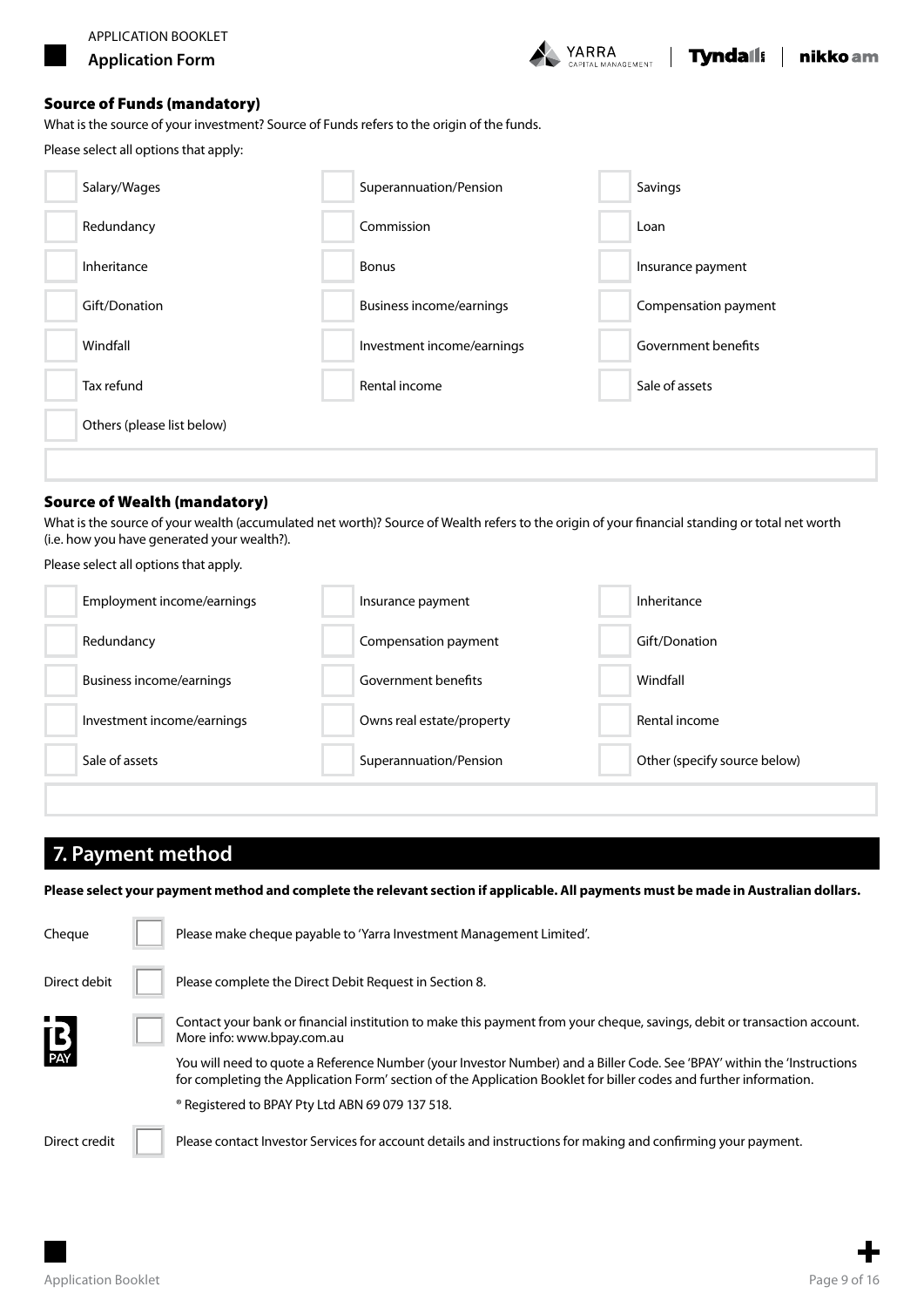



# **8. Direct debit request – Australian bank accounts only**

Please complete this section if you wish to:

- • make thisinvestment by Direct Debit **and/or**
- • set up a Regular Savings Plan via Direct Debit.

# Financial institution name Branch name BSB number Account number – Account name I/We request and authorise Yarra Investment Management Limited ABN 34 002 542 038 (User ID 251590) to arrange for the amount(s) specified in

Section 6 to be debited from the financial institution account nominated above through the Bulk Electronic Clearing System.

I/We acknowledge and agree to the terms and conditions governing the debit arrangements as set out in the Direct Debit Request Service Agreement, contained in the Application Booklet.

| Signature of account holder A | Signature of account holder B (if applicable) |
|-------------------------------|-----------------------------------------------|
| Please print full name        | Please print full name                        |
| Date<br>D D M M Y Y Y Y Y     | Date<br>D D M M Y Y Y Y                       |

# **9. Financial institution account details**

Please provide details of the financial institution account you wish to be credited with payments *from* YIML including:

- distributions from the Fund(s) (if this option is selected in Section 6) **and/or**
- the proceeds of any future withdrawals you request from your investment.

Please note, you can only nominate an Australian financial institution account that is held in the name(s) of the investor(s). Payments to third party accounts will not be made.

| Financial institution name |                |  |  |  |  |  |  |  |
|----------------------------|----------------|--|--|--|--|--|--|--|
|                            |                |  |  |  |  |  |  |  |
| Branch name                |                |  |  |  |  |  |  |  |
|                            |                |  |  |  |  |  |  |  |
|                            |                |  |  |  |  |  |  |  |
| <b>BSB</b> number          | Account number |  |  |  |  |  |  |  |
| $-$                        |                |  |  |  |  |  |  |  |
| Account name               |                |  |  |  |  |  |  |  |
|                            |                |  |  |  |  |  |  |  |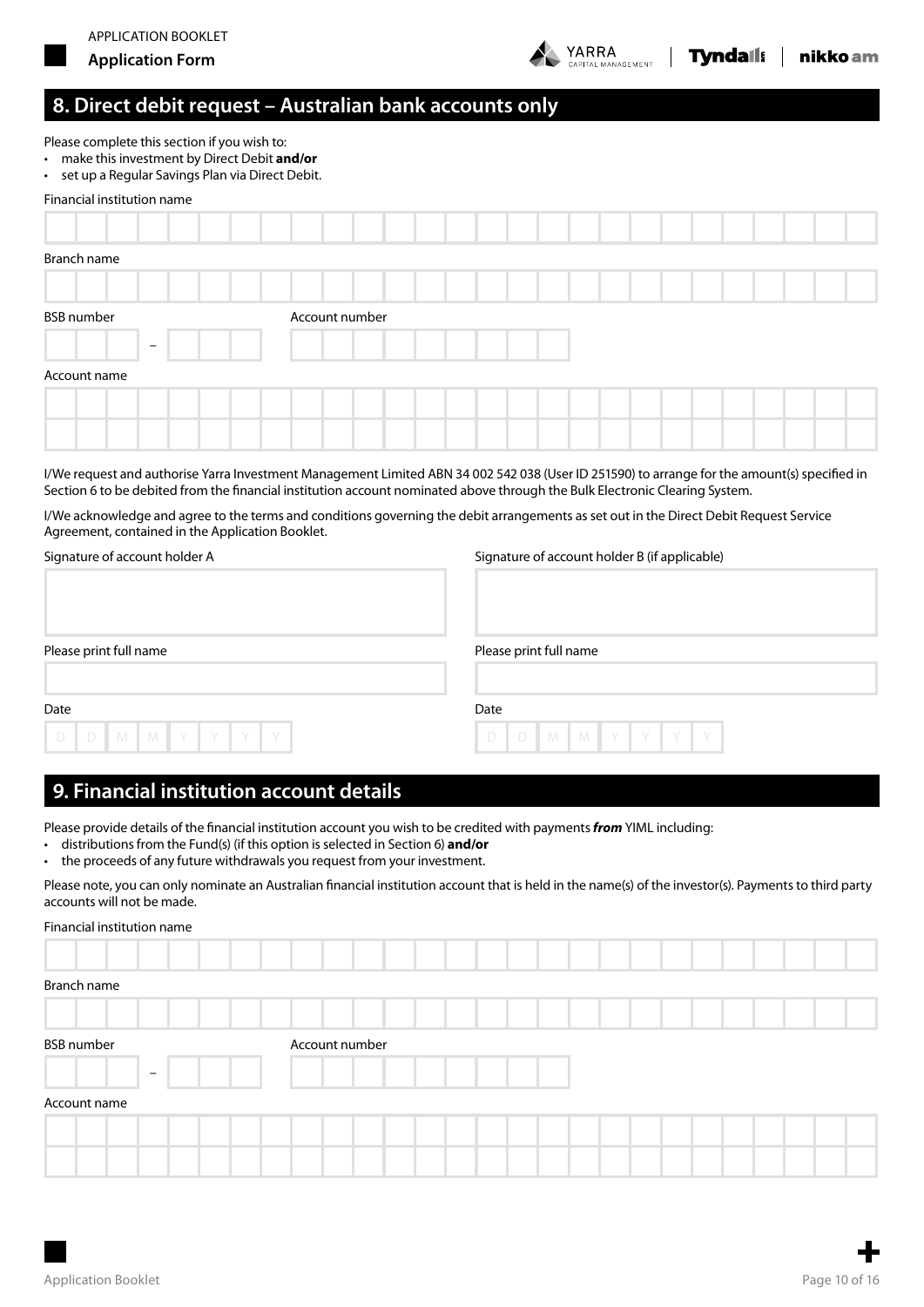

Complete this section if you wish to appoint a person to act in a legal capacity as your authorised representative and to operate your investment in the Fund(s) on your behalf.

The appointment of an authorised representative is subject to the terms and conditions set out in the 'Appointment of Authorised Representative' section of the Application Booklet.

### Authorised representative details

| Title                                  | Full given names |  |  |  |  |  |  |  |  |
|----------------------------------------|------------------|--|--|--|--|--|--|--|--|
|                                        |                  |  |  |  |  |  |  |  |  |
| Surname                                |                  |  |  |  |  |  |  |  |  |
|                                        |                  |  |  |  |  |  |  |  |  |
| Signature of authorised representative |                  |  |  |  |  |  |  |  |  |
|                                        |                  |  |  |  |  |  |  |  |  |
|                                        |                  |  |  |  |  |  |  |  |  |
| Date                                   |                  |  |  |  |  |  |  |  |  |
|                                        | D D M M Y Y Y Y  |  |  |  |  |  |  |  |  |
|                                        |                  |  |  |  |  |  |  |  |  |

# **11. Identification and verification**

#### Please tick one box only:



I am a new investor and will complete the relevant customer identification form available at www.tyndallam.com, www.yarracm.com or on request from Investor Services.

I am an existing investor and have previously completed a customer identification form.

I am a new investor and my adviser will complete the relevant customer identification form on my behalf. Your adviser should also complete the 'Financial adviser details' section of this application form.

# **12. Investment and marketing updates**

YIML produces a range of regular investment and market updates in addition to updates on products and services.

Please tick the box if you would like to receive regular investment and market updates as well as updates on new YIML products and services. This will be in addition to your regular account statements and notifications.

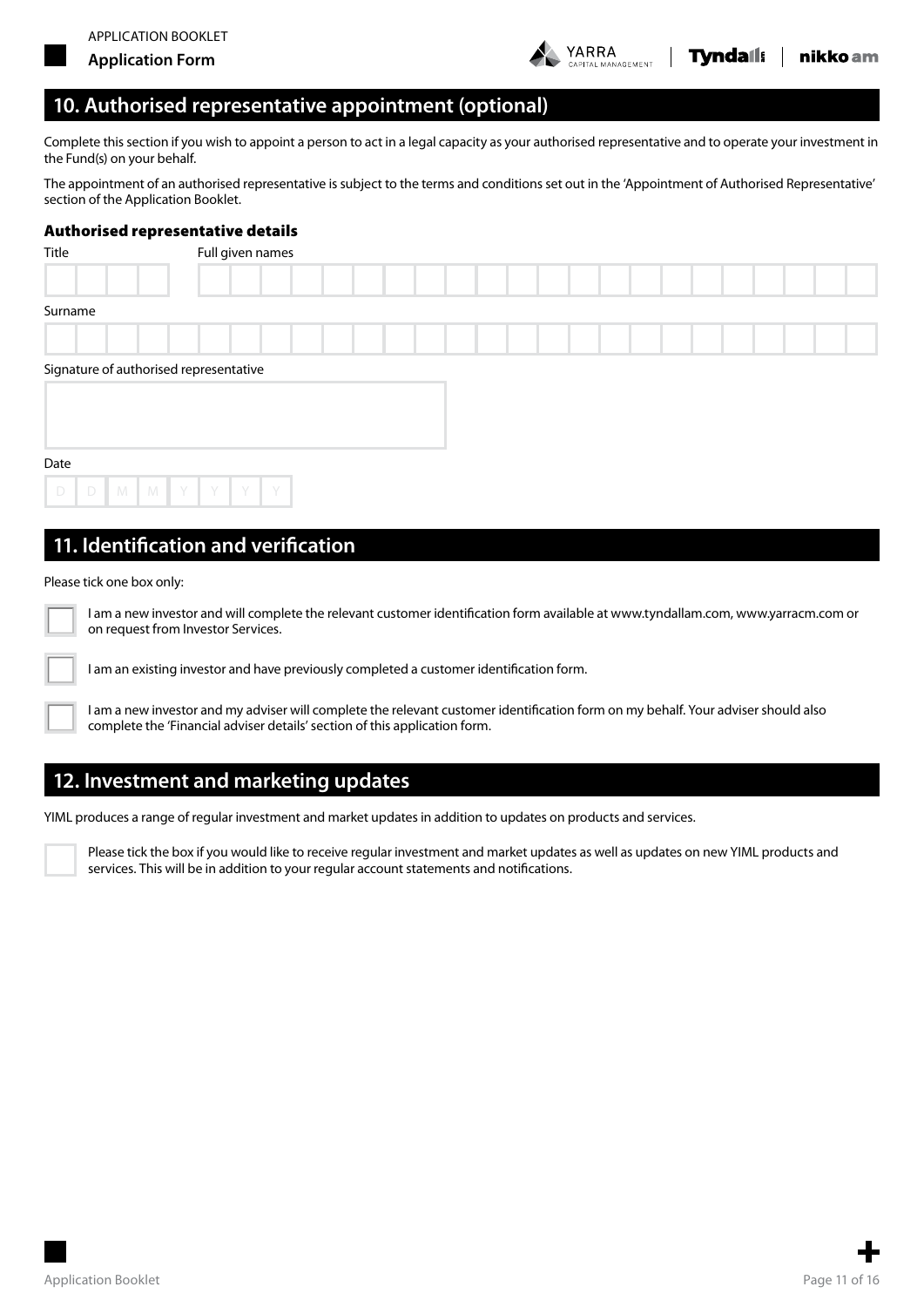

# **13. Acknowledgements and signatures**

By signing this application form I/we confirm that:

- • I/we have received and read a paper or electronic copy of the PDS and the Additional Information to the Product Disclosure Statement of the Funds (which forms part of the PDS), together referred to below as 'the PDS', for each Fund I am/we are investing in.
- I/we agree to be bound by the terms of the constitution and PDS of each Fund I am/we are investing in and the Terms for Electronic Communication available at www.investor.yarracm.com
- I/we declare that all details given by me/us on this application form are correct and that (if an individual) I am/we are at least 18 years of age.
- I/we consent to the collection, use and disclosure of my/our personal information as described in the 'Privacy' section of the Application Booklet and to YIML sending me/us information about its financial products from time to time.
- I/we agree to indemnify YIML and any other entity involved in this offering against any loss, liability, damage, claim, cost or expense incurred as a result of any information, representation, declaration, statement, acknowledgment or confirmation in this application form being untrue or incorrect, or as a result of, or in connection with, my Direct Debit Request (if applicable).
- I/we acknowledge that YIML does not guarantee the repayment of capital or the performance of any of the Funds, or any particular rate of return from the Funds.
- I/we acknowledge the Funds are not bank deposits or other bank liabilities and each Fund is subject to investment risk and possible delays in repayment and loss of income and capital invested.
- • I/we acknowledge that the information contained in each PDS is not investment advice or a recommendation and does not take into consideration my/our investment objectives, financial situation or particular needs. It is my/our obligation to seek any advice on an investment in the Fund(s).
- unless previously provided, I/we have attached the documentation referred to in the applicable customer identification form as required by the *Anti-Money Laundering and Counter-Terrorism Financing Act 2006* (AML/CTF), and will continue to provide any other documents reasonably required by YIML from time to time, in order to comply with this legislation. I/We declare that any documents or information provided here are complete and correct and acknowledge that where a transaction is delayed, blocked, frozen or refused, YIML will not be liable for any loss (including consequential loss) as a result of its compliance with the AML/CTF laws.
- if accessing Investor Online, I/we agree to be bound by the website terms and conditions available at www.investor.yarracm.com
- if applicable, I/we agree to my/our financial adviser accessing my/our personal information via Adviser Online.
- I/we agree that any unclaimed distributions will be reinvested into the Fund during the next distribution period at the applicable purchase price and YIML is instructed and authorised to change my/ our distribution election to reinvest until I/we notify YIML otherwise.
- I/we agree that if I/we have not made a distribution payment choice, YIML will automatically reinvest my/our distributions in additional units.

### For Regular Savings Plan participating investors only:

I/we confirm that none of the further amounts to be invested will be borrowed amounts.

### Signing instructions

**Individual** – where the investment is in one name, the investor must sign.

**Joint Holding** – where the investment is in more than one name, all investors must sign.

**Company** – two directors or a director and a company secretary must sign, unless you are a sole director and sole company secretary.

**Trust** – the trustee(s) must sign. Trustees signing on behalf of a trust confirm that the trustee(s) is/are acting in accordance with such designated powers and authority under the applicable trust deed.

**Power of Attorney** – if you have not already lodged the Power of Attorney with us, please attach a certified copy of the Power of Attorney. If signed by an attorney, at the time of signing the attorney acknowledges that the Power of Attorney has not been rescinded or revoked.

| Signature of Investor 1 / Director / Authorised Signatory                                      | Signature of Investor 2 / Director / Company Secretary /<br><b>Authorised Signatory</b>     |
|------------------------------------------------------------------------------------------------|---------------------------------------------------------------------------------------------|
| Please print full name                                                                         | Please print full name                                                                      |
| Date<br>Y<br>$M$ $M$<br>Y<br>Y<br>D<br>D<br>Company officer (please indicate company capacity) | Date<br>M<br>Y<br>D<br>$-M$<br>Y<br>D<br>Company officer (please indicate company capacity) |
| Director                                                                                       | <b>Director</b>                                                                             |
| Sole Director and Company Secretary                                                            | <b>Company Secretary</b>                                                                    |
| <b>Authorised Signatory</b>                                                                    | <b>Authorised Signatory</b>                                                                 |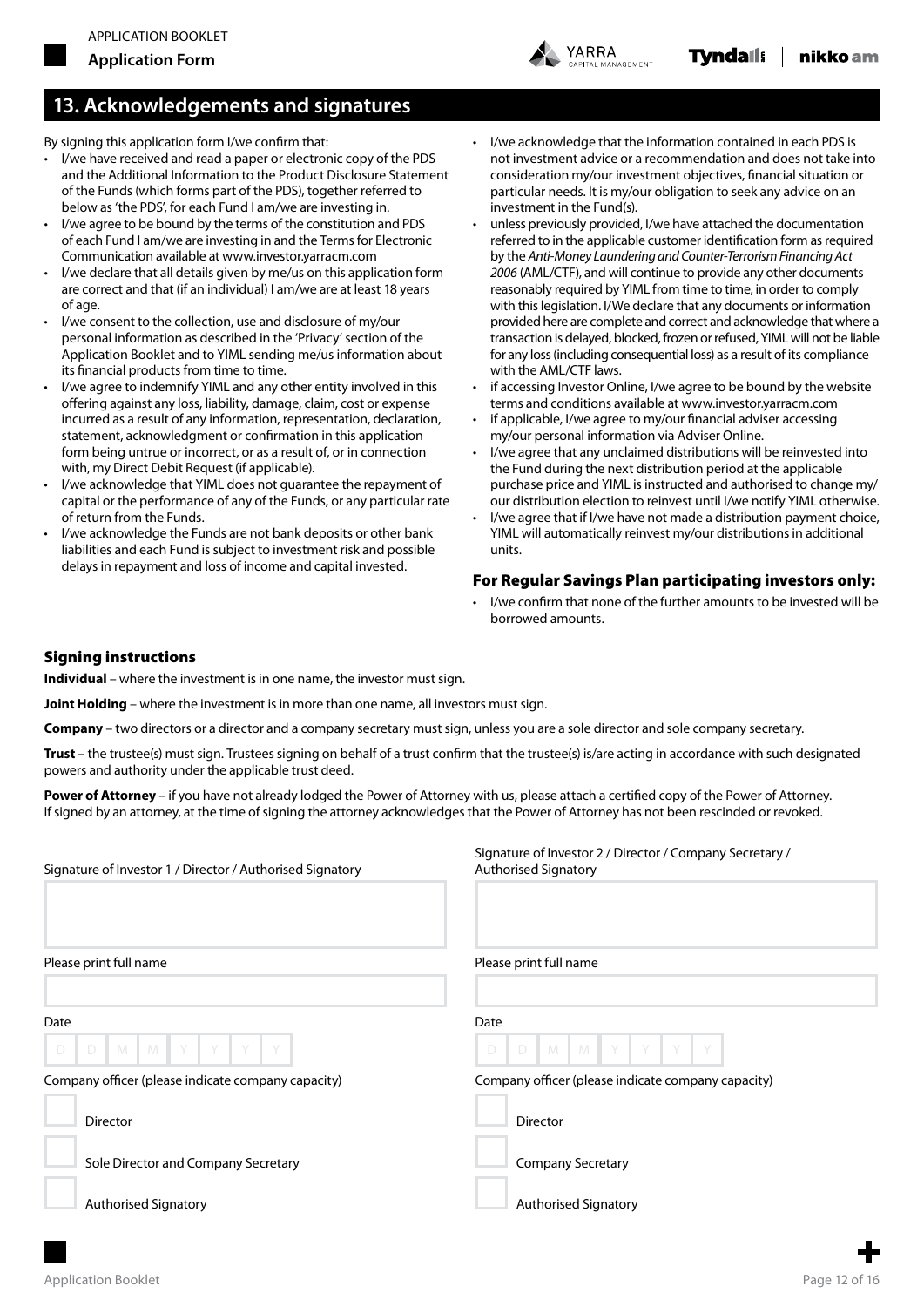



## **Financial adviser details**

This section should be completed by your financial adviser if applicable. Please note, your financial adviser will have online access to information about your investment and may receive copies of your statements by email or mail.

**Notice to financial adviser:** By completing this section of the application form, you confirm that you hold, or are authorised by, a current Australian Financial Services Licence (AFSL) and are authorised to advise on this product.

### **Financial adviser details**

| Dealer group name                  |  |  |  |  |  |  |  |  |
|------------------------------------|--|--|--|--|--|--|--|--|
|                                    |  |  |  |  |  |  |  |  |
|                                    |  |  |  |  |  |  |  |  |
| Adviser name                       |  |  |  |  |  |  |  |  |
|                                    |  |  |  |  |  |  |  |  |
| AFSL number                        |  |  |  |  |  |  |  |  |
|                                    |  |  |  |  |  |  |  |  |
| Contact number (include area code) |  |  |  |  |  |  |  |  |
|                                    |  |  |  |  |  |  |  |  |
| Email address                      |  |  |  |  |  |  |  |  |
|                                    |  |  |  |  |  |  |  |  |
| @                                  |  |  |  |  |  |  |  |  |
|                                    |  |  |  |  |  |  |  |  |

### **Dealer group/Financial adviser contact details (if not previously provided)**

### Business address

A PO Box/RMB/Locked Bag is **not** acceptable.

### Property name/building name (if applicable)

| Address |  |  |  |  |  |  |  |       |  |          |  |  |
|---------|--|--|--|--|--|--|--|-------|--|----------|--|--|
|         |  |  |  |  |  |  |  |       |  |          |  |  |
|         |  |  |  |  |  |  |  |       |  |          |  |  |
|         |  |  |  |  |  |  |  |       |  |          |  |  |
| Suburb  |  |  |  |  |  |  |  | State |  | Postcode |  |  |
|         |  |  |  |  |  |  |  |       |  |          |  |  |
| Country |  |  |  |  |  |  |  |       |  |          |  |  |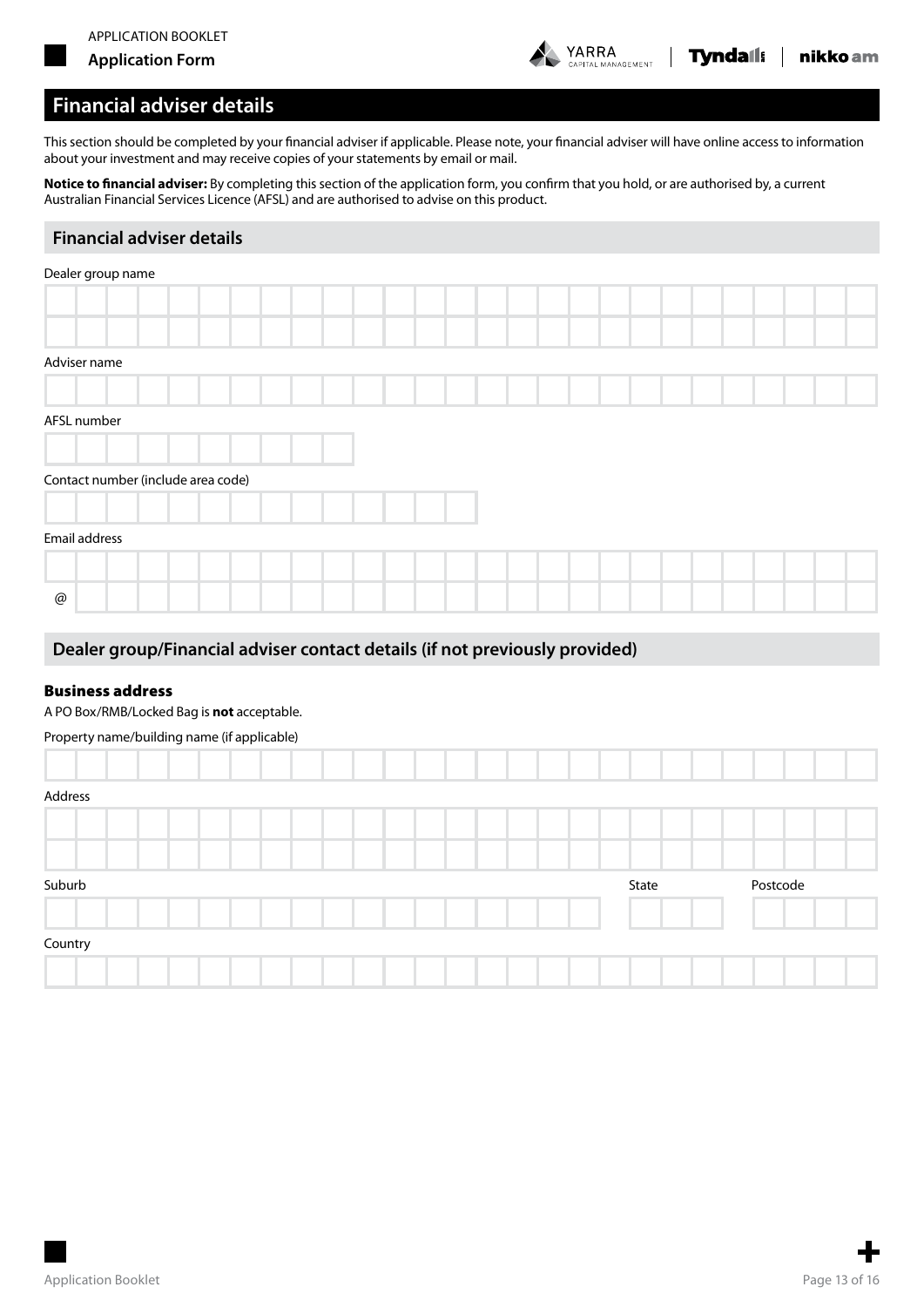

### Postal address (if different to business address)

A PO Box/RMB/Locked Bag is acceptable.

| Property name/building name (if applicable) |  |  |  |  |  |       |  |  |          |  |  |  |  |
|---------------------------------------------|--|--|--|--|--|-------|--|--|----------|--|--|--|--|
|                                             |  |  |  |  |  |       |  |  |          |  |  |  |  |
| Address                                     |  |  |  |  |  |       |  |  |          |  |  |  |  |
|                                             |  |  |  |  |  |       |  |  |          |  |  |  |  |
|                                             |  |  |  |  |  |       |  |  |          |  |  |  |  |
| PO Box/RMB/Locked Bag                       |  |  |  |  |  |       |  |  |          |  |  |  |  |
|                                             |  |  |  |  |  |       |  |  |          |  |  |  |  |
| Suburb                                      |  |  |  |  |  | State |  |  | Postcode |  |  |  |  |
|                                             |  |  |  |  |  |       |  |  |          |  |  |  |  |
| Country                                     |  |  |  |  |  |       |  |  |          |  |  |  |  |
|                                             |  |  |  |  |  |       |  |  |          |  |  |  |  |
| <b>Contact details</b>                      |  |  |  |  |  |       |  |  |          |  |  |  |  |
| Business number (include area code)         |  |  |  |  |  |       |  |  |          |  |  |  |  |
|                                             |  |  |  |  |  |       |  |  |          |  |  |  |  |
| Mobile number                               |  |  |  |  |  |       |  |  |          |  |  |  |  |
|                                             |  |  |  |  |  |       |  |  |          |  |  |  |  |

## **Identification and verification**

#### **Please complete this section if you are a financial adviser identifying and verifying your client.**

As the investor's financial adviser, I:

- have completed either the relevant customer identification form available at www.tyndallam.com, www.yarracm.com or on request from Investor Services, or the relevant Financial Services Council (FSC) form, and will provide any supporting identification and verification documents
- have followed and complied with the FSC Guidance Note No. 24 (GN 24) in identifying and verifying the investor and any other applicable anti-money laundering and counter-terrorism financing legislation (AML laws) and will continue to comply with GN 24
- will provide with the customer identification form a certified copy of the original identification and verification documents
- have kept a record of the investor's identification and verification and will retain these for a period of seven years after the investor/adviser relationship has ended
- • will, if requested, update and re-verify the investor and provide any other additional information regarding the investor
- will not knowingly do anything to cause YIML to breach AML laws and will notify YIML if I become aware of anything that would cause it to breach AML laws, and
- confirm that the details provided in the customer identification form are true and correct.

Please note, YIML reserves the right to reject the applicable customer identification form attached to this application form for whatever reason (for example, if it has been incorrectly completed). This may cause delays in processing this investment.

#### Signature of financial adviser

| Date |             |  |  |   |   |
|------|-------------|--|--|---|---|
|      |             |  |  |   |   |
|      | D D M M Y Y |  |  | Y | V |

### **Xplan set up request**

If you require a Xplan datafeed, please send your request to sales.au@yarracm.com. In your email please include the adviser name, dealer group name and the contact details (name, email, telephone number) of the preferred contact to set up the Xplan datafeed.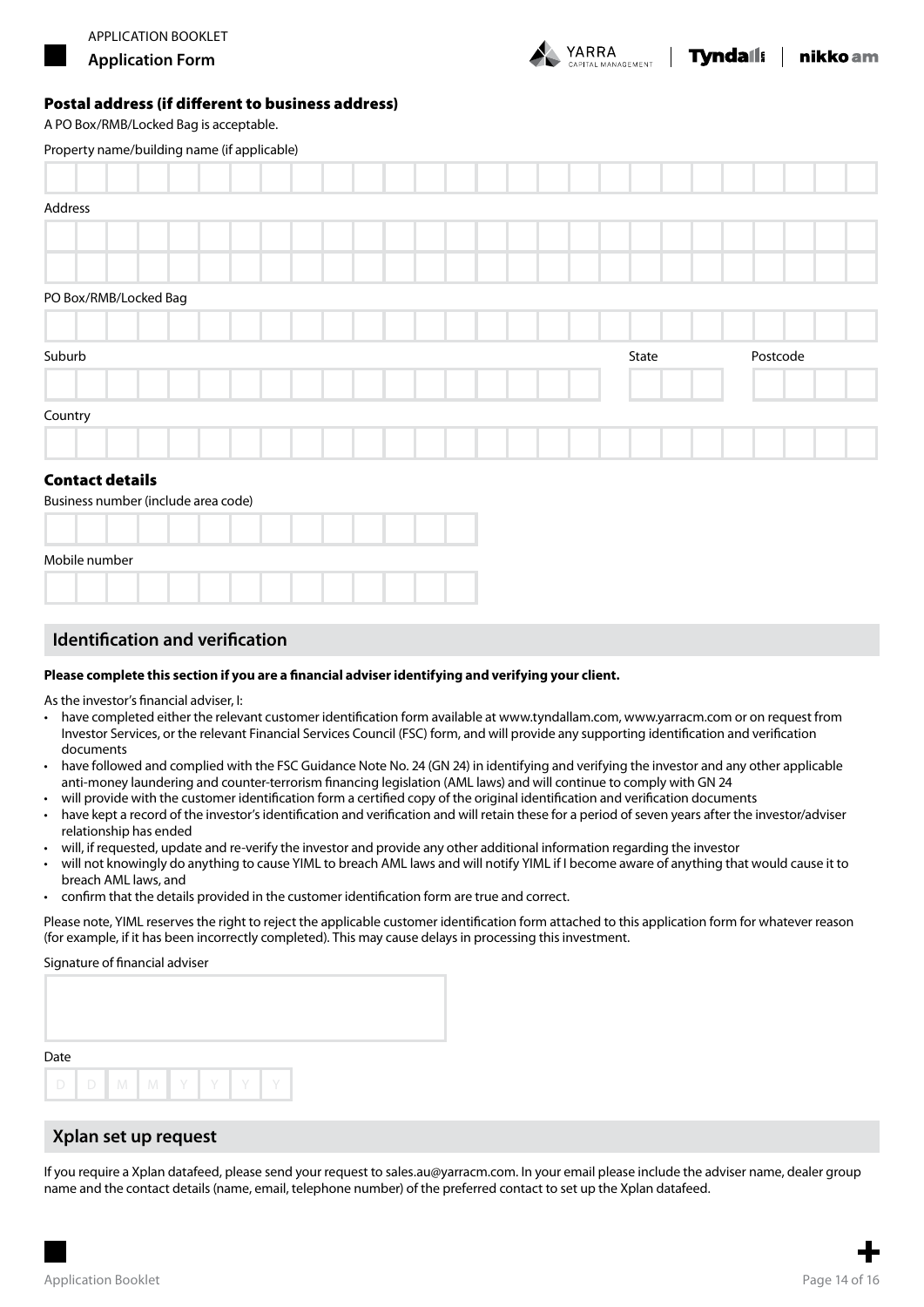YARRA .<br>Nagement

# APPLICATION BOOKLET Direct Debit Request Agreement

Yarra Investment Management Limited (**YIML**) ABN 34 002 542 038, AFSL 229664.

This is your Direct Debit Service Agreement with Yarra Investment Management Limited ABN 34 002 542 038 (User ID 251590). It explains what your obligations are when undertaking a Direct Debit arrangement with us. It also details what our obligations are to you as your Direct Debit provider. **Please keep this agreement for future reference. lt forms part of the terms and conditions of your Direct Debit Request (DDR) and should be read in conjunction with your DDR authorisation.**

### **Definitions**

**account** means the account held at your financial institution from which we are authorised to arrange for funds to be debited.

**agreement** means this Direct Debit Request Service Agreement between you and us.

**banking day** means a day other than a Saturday or a Sunday or a public holiday listed throughout Australia.

**debit day** means the day that payment by you to us is due.

**debit payment** means a particular transaction where a debit is made.

**direct debit request** means the Direct Debit Request between us and you.

**us** or **we** means Yarra Investment Management Limited ABN 34 002 542 038 (User ID 251590) which you (the Debit User) have authorised by requesting a Direct Debit Request.

**you** means the customer who has signed or authorised by other means the Direct Debit Request.

**your financial institution** means the financial institution nominated by you on the Direct Debit Request at which the account is maintained.

#### **1. Debiting your account**

- 1.1 By signing a Direct Debit Request or by providing us with a valid instruction, you have authorised us to arrange for funds to be debited from your account. You should refer to the Direct Debit Request and this agreement for the terms of the arrangement between us and you.
- 1.2 We will only arrange for funds to be debited from your account as authorised in the Direct Debit Request.
- 1.3 If the debit day falls on a day that is not a banking day, we may direct your financial institution to debit your account on the following banking day. If you are unsure about which day your account has or will be debited you should ask your financial institution.

### **2. Amendments by us**

2.1 We may vary any details of this agreement or a Direct Debit Request at any time by giving you at least fourteen (14) days written notice.

#### **3. Amendments by you**

3.1 You may change, stop or defer a debit payment, or terminate this agreement by providing us with at least fourteen (14) days notification by writing to:

Yarra Capital Management Investor Services GPO Box 804 Melbourne VIC 3001 Australia

#### **or**

by telephoning us on 1800 251 589 during business hours;

#### **or**

arranging it through your own financial institution, which is required to act promptly on your instructions.

### **4. Your obligations**

- 4.1 It is your responsibility to ensure that there are sufficient clear funds available in your account to allow a debit payment to be made in accordance with the Direct Debit Request.
- 4.2 If there are insufficient clear funds in your account to meet a debit payment:
	- (a) you may be charged a fee and/or interest by your financial institution;
	- (b) you may also incur fees or charges imposed or incurred by us; and
	- (c) you must arrange for the debit payment to be made by another method or arrange for sufficient clear funds to be in your account by an agreed time so that we can process the debit payment.
- 4.3 You should check your account statement to verify that the amounts debited from your account are correct.

### **5. Dispute**

- 5.1 If you believe that there has been an error in debiting your account, you should notify us directly on 1800 251 589 and confirm that notice in writing with us as soon as possible so that we can resolve your query more quickly. Alternatively you can take it up directly with your financial institution.
- 5.2 If we conclude as a result of our investigations that your account has been incorrectly debited we will respond to your query by arranging for your financial institution to adjust your account (including interest and charges) accordingly. We will also notify you in writing of the amount by which your account has been adjusted.
- 5.3 If we conclude as a result of our investigations that your account has not been incorrectly debited we will respond to your query by providing you with reasons and any evidence for this finding in writing.